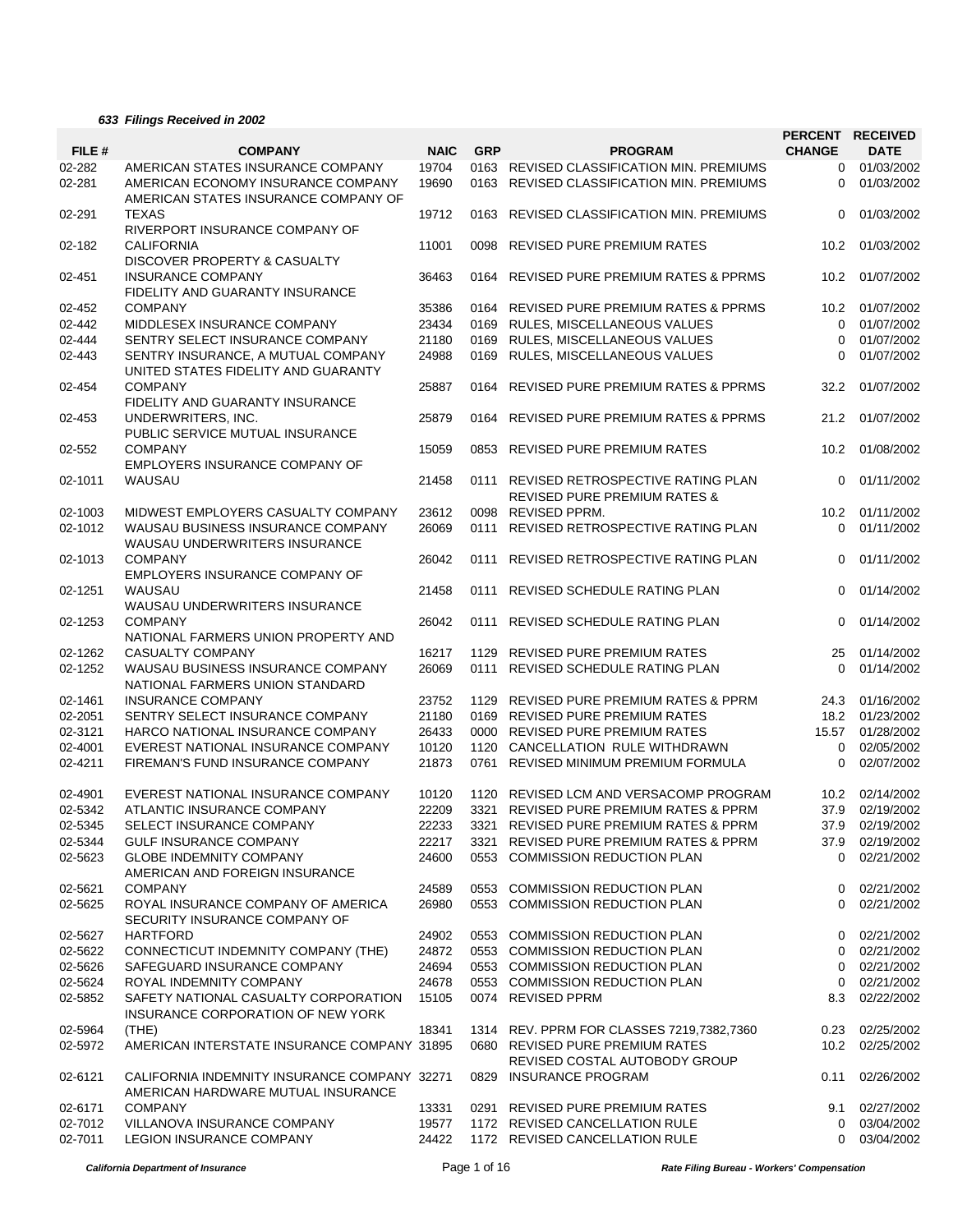|          |                                                                                   |             |            |                                                                       | PERCENT RECEIVED |                   |
|----------|-----------------------------------------------------------------------------------|-------------|------------|-----------------------------------------------------------------------|------------------|-------------------|
| FILE #   | <b>COMPANY</b>                                                                    | <b>NAIC</b> | <b>GRP</b> | <b>PROGRAM</b>                                                        | <b>CHANGE</b>    | <b>DATE</b>       |
| 02-6841  | NATIONAL AMERICAN INSURANCE COMPANY                                               | 23663       |            | 0000 REVISED PURE PREMIUM RATES<br>NEW EXCESS WORKERS' COMPENSATION   | 38.1             | 03/04/2002        |
| 02-7482  | EVEREST NATIONAL INSURANCE COMPANY<br><b>SUMITOMO MARINE &amp; FIRE INSURANCE</b> | 10120       |            | 1120 PROGRAM<br>REVISED PURE PREMIUM RATES, PPRM,                     | $\Omega$         | 03/07/2002        |
| 02-7461  | <b>COMPANY OF AMERICA</b>                                                         | 20362       |            | 2978 PLANS & RULES                                                    | 26               | 03/07/2002        |
| 02-7944  | AMERICAN STATES INSURANCE COMPANY                                                 | 19704       |            | 0163 REVISED WAIVER OF SUBROGATION                                    | $\Omega$         | 03/11/2002        |
| 02-7941  | AMERICAN ECONOMY INSURANCE COMPANY<br>AMERICAN STATES INSURANCE COMPANY OF        | 19690       |            | 0163 REVISED WAIVER OF SUBROGATION                                    | $\Omega$         | 03/11/2002        |
| 02-7945  | <b>TEXAS</b><br>PHOENIX ASSURANCE COMPANY OF NEW                                  | 19712       |            | 0163 REVISED WAIVER OF SUBROGATION<br>REVISED RATING AND UNDERWRITING | 0                | 03/11/2002        |
| 02-9411  | <b>YORK</b><br>FIRE AND CASUALTY INSURANCE COMPANY OF                             | 35262       |            | 0553 MANUAL<br>REVISED RATING AND UNDERWRITING                        | 0                | 03/25/2002        |
| 02-9401  | CONNECTICUT (THE)                                                                 | 24880       |            | 0553 MANUAL<br>LOSS FREE CREDIT & SMALL DED.                          | $\Omega$         | 03/25/2002        |
| 02-9612  | CALIFORNIA INDEMNITY INSURANCE COMPANY 32271<br>COMMERCIAL CASUALTY INSURANCE     |             |            | 0829 EXCEPTION PAGES<br>LOSS FREE CREDIT & SMALL DED.                 | $-0.04$          | 03/27/2002        |
| 02-9611  | <b>COMPANY</b>                                                                    | 32280       |            | 0829 EXCEPTION PAGES                                                  | $\Omega$         | 03/27/2002        |
| 02-9881  | VILLANOVA INSURANCE COMPANY                                                       | 19577       |            | 1172 WITHDRAWAL OF ARROWCOMP PROGRAM                                  | $\Omega$         | 03/29/2002        |
| 02-9891  | FIRST NATIONAL INSURANCE COMPANY OF<br><b>AMERICA</b>                             | 24724       |            | <b>REVISED PURE PREMIUM RATES AND</b><br>0163 PLANS                   | 21.9             | 03/29/2002        |
|          |                                                                                   |             |            | SHORT RATE CANCELLATION RULE: STAT                                    |                  |                   |
| 02-12341 | AMERISURE MUTUAL INSURANCE COMPANY                                                | 23396       |            | 0124 REPORTING                                                        | 0                | 04/02/2002        |
|          | <b>WORKERS' COMPENSATION INSURANCE</b>                                            |             |            | MID-YEAR ADVISORY PURE PREMIUM                                        |                  |                   |
| 02-12051 | <b>RATING BUREAU OF CALIFORNIA</b>                                                |             |            | <b>RATES</b>                                                          | 10.1             | 04/02/2002        |
|          |                                                                                   |             |            | REVISED SCHEDULE RATING, NEW USL&H                                    |                  |                   |
| 02-11521 | AMERICAN STATES INSURANCE COMPANY                                                 | 19704       |            | 0163 SURCHARGE                                                        | $\Omega$         | 04/11/2002        |
|          |                                                                                   |             |            | REVISED SCHEDULE RATING, NEW USL&H                                    |                  |                   |
| 02-11511 | AMERICAN ECONOMY INSURANCE COMPANY                                                | 19690       |            | 0163 SURCHARGE                                                        | $\Omega$         | 04/11/2002        |
|          | AMERICAN STATES INSURANCE COMPANY OF                                              |             |            | REVISED SCHEDULE RATING, NEW USL&H                                    |                  |                   |
| 02-11531 | <b>TEXAS</b>                                                                      | 19712       |            | 0163 SURCHARGE                                                        | $\Omega$         | 04/11/2002        |
|          |                                                                                   |             |            | REVISED RATE FOR APARTMENT COMP                                       |                  |                   |
| 02-11831 | CALIFORNIA INDEMNITY INSURANCE COMPANY 32271                                      |             |            | 0829 GROUP                                                            | 0.63             | 04/15/2002        |
|          |                                                                                   |             |            | <b>REVISED PURE PREMIUM RATES, SCM'S &amp;</b>                        |                  |                   |
| 02-12155 | GUIDEONE MUTUAL INSURANCE COMPANY<br>AMERICAN MANUFACTURERS MUTUAL                | 15032       |            | 0303 PPRM.                                                            | 10               | 04/16/2002        |
| 02-12271 | <b>INSURANCE COMPANY</b>                                                          | 30562       |            | 0108 NEW PER PERSON DEDUCTIBLE                                        | $\Omega$         | 04/17/2002        |
|          | AMERICAN PROTECTION INSURANCE                                                     |             |            |                                                                       |                  |                   |
| 02-12274 | <b>COMPANY</b>                                                                    | 18910       |            | 0108 NEW PER PERSON DEDUCTIBLE                                        |                  | 04/17/2002        |
| 02-12275 | LUMBERMENS MUTUAL CASUALTY COMPANY                                                | 22977       |            | 0108 NEW PER PERSON DEDUCTIBLE                                        |                  | 04/17/2002        |
| 02-12273 | AMERICAN MOTORISTS INSURANCE COMPANY 22918                                        |             |            | 0108 NEW PER PERSON DEDUCTIBLE                                        |                  | 04/17/2002        |
| 02-12466 | NORTHWESTERN PACIFIC INDEMNITY<br><b>COMPANY</b>                                  | 20338       |            | 0038 REVISED RATE FOR CLASS 8859                                      |                  | 0 04/18/2002      |
|          | 02-12467 PACIFIC INDEMNITY COMPANY                                                | 20346       |            | 0038 REVISED RATE FOR CLASS 8859                                      |                  | $-0.1$ 04/18/2002 |
|          | 02-12461 CHUBB INDEMNITY INSURANCE COMPANY                                        | 12777       |            | 0038 REVISED RATE FOR CLASS 8859                                      |                  | 0 04/18/2002      |
|          | 02-12463 FEDERAL INSURANCE COMPANY                                                | 20281       |            | 0038 REVISED RATE FOR CLASS 8859                                      |                  | $-0.4$ 04/18/2002 |
|          | SAMSUNG FIRE & MARINE INSURANCE CO.,                                              |             |            |                                                                       |                  |                   |
| 02-12468 | LTD. (UNITED STATES BRANCH)                                                       | 38300       |            | 0038 REVISED RATE FOR CLASS 8859                                      |                  | 0 04/18/2002      |
|          | 02-12464 GREAT NORTHERN INSURANCE COMPANY                                         | 20303       |            | 0038 REVISED RATE FOR CLASS 8859                                      |                  | $-1.7$ 04/18/2002 |
|          | 02-12469 VIGILANT INSURANCE COMPANY                                               | 20397       |            | 0038 REVISED RATE FOR CLASS 8859                                      | -0.3             | 04/18/2002        |
|          |                                                                                   |             |            | AIRCRAFT PER PASSENGER SEAT                                           |                  |                   |
| 02-12644 | CHURCH MUTUAL INSURANCE COMPANY                                                   | 18767       |            | 0000 SURCHARGE                                                        |                  | 0 04/19/2002      |
| 02-12621 | ARGONAUT INSURANCE COMPANY                                                        | 19801       |            | 0457 REVISED PAYCHEX GROUP PROGRAM                                    |                  | 0.98 04/19/2002   |
| 02-12841 | CHARTWELL INSURANCE COMPANY                                                       | 36870       |            | 1314 INITIAL RATES, PLANS AND RULES                                   |                  | 0 04/22/2002      |
| 02-12831 | MUNICIPAL MUTUAL INSURANCE COMPANY                                                | 10002       |            | 0000 REVISED PURE PREMIUM RATES & PPRM                                | 11.1             | 04/22/2002        |
| 02-12851 | STAR INSURANCE COMPANY                                                            | 18023       |            | REV. EXPER. RATING PLAN, UNIFORM.<br>0748 STAT. PLAN                  |                  | 0 04/22/2002      |
|          | ARGONAUT-SOUTHWEST INSURANCE                                                      |             |            |                                                                       |                  |                   |
| 02-13192 | COMPANY                                                                           | 19844       |            | 0457 NEW SMALL INSURED RATING PLAN RULES                              | 0                | 04/24/2002        |
| 02-13181 | ARGONAUT INSURANCE COMPANY                                                        | 19801       |            | 0457 NEW SMALL INSURED RATING PLAN RULES                              | $\mathbf{0}$     | 04/24/2002        |
| 02-13191 | ARGONAUT-MIDWEST INSURANCE COMPANY                                                | 19828       |            | 0457 NEW SMALL INSURED RATING PLAN RULES                              |                  | 0 04/24/2002      |
| 02-13301 | ATHENA ASSURANCE COMPANY                                                          | 41769       |            | 0164 REVISED PURE PREMIUM RATE MODIFIER                               |                  | 10 04/25/2002     |
|          |                                                                                   |             |            |                                                                       |                  |                   |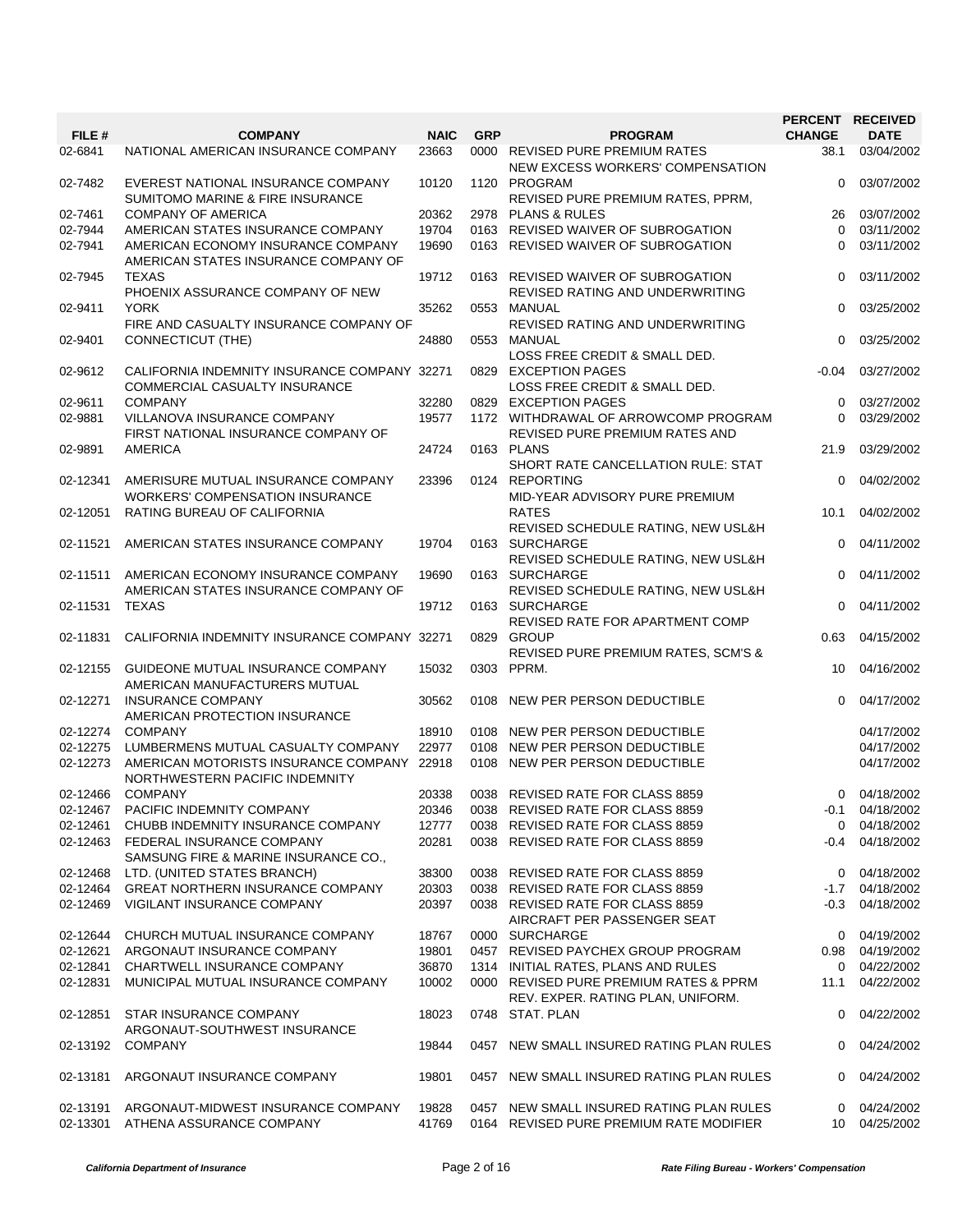| FILE #   | <b>COMPANY</b>                                                           | <b>NAIC</b> | <b>GRP</b> | <b>PROGRAM</b>                                                          | <b>CHANGE</b> | PERCENT RECEIVED<br><b>DATE</b> |
|----------|--------------------------------------------------------------------------|-------------|------------|-------------------------------------------------------------------------|---------------|---------------------------------|
| 02-13321 | ST. PAUL MEDICAL LIABILITY INSURANCE<br><b>COMPANY</b>                   | 41750       |            | 0164 REVISED PURE PREMIUM RATE MODIFIER                                 | 10            | 04/25/2002                      |
| 02-13302 | ST. PAUL FIRE AND MARINE INSURANCE<br><b>COMPANY</b>                     | 24767       |            | 0164 REVISED PURE PREMIUM RATE MODIFIER                                 | 10            | 04/25/2002                      |
| 02-13331 | ST. PAUL MERCURY INSURANCE COMPANY                                       | 24791       |            | 0164 REVISED PURE PREMIUM RATE MODIFIER                                 | 10            | 04/25/2002                      |
| 02-13311 | ST. PAUL GUARDIAN INSURANCE COMPANY                                      | 24775       |            | 0164 REVISED PURE PREMIUM RATE MODIFIER                                 | 10            | 04/25/2002                      |
|          | AMERICAN MANUFACTURERS MUTUAL                                            |             |            | PIA: REV SCHED RATING RULE, GROUP                                       |               |                                 |
| 02-13291 | <b>INSURANCE COMPANY</b><br>AMERICAN SAFETY CASUALTY INSURANCE           | 30562       |            | 0108 CRDT. WITHDRAWN                                                    | 1             | 04/25/2002                      |
| 02-14811 | <b>COMPANY</b>                                                           | 39969       |            | 1346 REVISED PURE PREMIUM RATES                                         | 12.3          | 05/03/2002                      |
| 02-14801 | WESTPORT INSURANCE CORPORATION<br>EMPLOYERS INSURANCE COMPANY OF         | 34207       | 0350       | NEW INSTALLMENT FEE                                                     | $\Omega$      | 05/03/2002                      |
| 02-15071 | WAUSAU<br>WAUSAU UNDERWRITERS INSURANCE                                  | 21458       | 0111       | REVISED PURE PREMIUM RATES & PLANS                                      | 25            | 05/06/2002                      |
| 02-15073 | <b>COMPANY</b>                                                           | 26042       |            | 0111 REVISED PURE PREMIUM RATES & PLANS                                 | 13.8          | 05/06/2002                      |
| 02-15072 | WAUSAU BUSINESS INSURANCE COMPANY<br>MITSUI MARINE AND FIRE INSURANCE    | 26069       |            | 0111 REVISED PURE PREMIUM RATES & PLANS                                 | $\Omega$      | 05/06/2002                      |
| 02-16421 | <b>COMPANY OF AMERICA</b><br>SUMITOMO MARINE & FIRE INSURANCE            | 22551       |            | 2978 INITIAL RATES, PLANS & RULES<br>REVISED DEDUCTIBLE, RETRO, & MISC. | 0             | 05/13/2002                      |
| 02-16425 | <b>COMPANY OF AMERICA</b><br>HARTFORD UNDERWRITERS INSURANCE             | 20362       |            | 2978 RATING PLANS<br>REVISED TERRITORIAL RATING                         | $\Omega$      | 05/13/2002                      |
| 02-16442 | <b>COMPANY</b><br>HARTFORD INSURANCE COMPANY OF THE                      | 30104       | 0091       | DIFFERENTIAL FACTORS<br>REVISED TERRITORIAL RATING                      | 0.8           | 05/14/2002                      |
| 02-16441 | <b>MIDWEST</b>                                                           | 37478       | 0091       | DIFFERENTIAL FACTORS<br><b>EXCESS WORKERS COMPENSATION</b>              | 0.8           | 05/14/2002                      |
| 02-16431 | ALEA NORTH AMERICA INSURANCE COMPANY                                     | 24899       |            | 1325 PROGRAM                                                            | $\Omega$      | 05/14/2002                      |
| 02-16451 | PROPERTY AND CASUALTY INSURANCE<br><b>COMPANY OF HARTFORD</b>            | 34690       | 0091       | REVISED TERRITORIAL RATING<br>DIFFERENTIAL FACTORS                      | 0.8           | 05/14/2002                      |
| 02-16452 | TWIN CITY FIRE INSURANCE COMPANY                                         | 29459       |            | REVISED TERRITORIAL RATING<br>0091 DIFFERENTIAL FACTORS                 | 0.8           | 05/14/2002                      |
| 02-16432 | HARTFORD ACCIDENT AND INDEMNITY<br><b>COMPANY</b>                        | 22357       |            | REVISED TERRITORIAL RATING<br>0091 DIFFERENTIAL FACTORS                 | 0.8           | 05/14/2002                      |
| 02-16435 | HARTFORD CASUALTY INSURANCE COMPANY                                      | 29424       | 0091       | REVISED TERRITORIAL RATING<br>DIFFERENTIAL FACTORS                      | 0.8           | 05/14/2002                      |
| 02-16437 | HARTFORD FIRE INSURANCE COMPANY                                          | 19682       | 0091       | REVISED TERRITORIAL RATING<br>DIFFERENTIAL FACTORS                      | 0.8           | 05/14/2002                      |
|          | ZURICH AMERICAN INSURANCE COMPANY OF                                     |             |            |                                                                         |               |                                 |
| 02-16758 | <b>ILLINOIS</b>                                                          | 27855       |            | 0212 RETROSPECTIVE RATING PLAN                                          | $\Omega$      | 05/17/2002                      |
| 02-16753 | ASSURANCE COMPANY OF AMERICA                                             | 19305       |            | 0212 RETROSPECTIVE RATING PLAN                                          | $\Omega$      | 05/17/2002                      |
| 02-16757 | ZURICH AMERICAN INSURANCE COMPANY<br>NORTHERN INSURANCE COMPANY OF NEW   | 16535       |            | 0212 RETROSPECTIVE RATING PLAN                                          | $\Omega$      | 05/17/2002                      |
| 02-16755 | <b>YORK</b>                                                              | 19372       |            | 0212 RETROSPECTIVE RATING PLAN                                          | $\Omega$      | 05/17/2002                      |
|          | 02-16756 VALIANT INSURANCE COMPANY<br>AMERICAN GUARANTEE AND LIABILITY   | 26611       |            | 0212 RETROSPECTIVE RATING PLAN                                          | $\Omega$      | 05/17/2002                      |
| 02-16751 | <b>INSURANCE COMPANY</b>                                                 | 26247       |            | 0212 RETROSPECTIVE RATING PLAN                                          | $\Omega$      | 05/17/2002                      |
| 02-16754 | MARYLAND CASUALTY COMPANY                                                | 19356       |            | 0212 RETROSPECTIVE RATING PLAN<br><b>REV SCM'S FOR CODES</b>            | $\Omega$      | 05/17/2002                      |
| 02-16691 | OLD REPUBLIC INSURANCE COMPANY                                           | 24147       |            | 0150 7424,7428,7405,7421,3830,7429                                      | 4             | 05/17/2002                      |
| 02-16752 | AMERICAN ZURICH INSURANCE COMPANY<br>DISCOVER PROPERTY & CASUALTY        | 40142       |            | 0212 RETROSPECTIVE RATING PLAN                                          | $\Omega$      | 05/17/2002                      |
| 02-17471 | <b>INSURANCE COMPANY</b>                                                 | 36463       |            | 0164 REVISED SPECIAL DISTRICTS GROUP                                    | 0             | 05/22/2002                      |
|          | 02-17712 EVEREST NATIONAL INSURANCE COMPANY                              | 10120       |            | 1120 REVISED PURE PREMIUM RATES                                         |               | 10 05/23/2002                   |
|          | 02-17723 AMERICAN HOME ASSURANCE COMPANY                                 | 19380       |            | 0012 REVISED PURE PREMIUM RATES                                         | 10.1          | 05/23/2002                      |
|          | 02-17702 SAFETY NATIONAL CASUALTY CORPORATION                            | 15105       |            | 0074 REVISED PURE PREMIUM RATE                                          | 10.1          | 05/23/2002                      |
| 02-17731 | NEW HAMPSHIRE INSURANCE COMPANY<br>NATIONAL UNION FIRE INSURANCE COMPANY | 23841       |            | 0012 REVISED PURE PREMIUM RATES                                         | 10.1          | 05/23/2002                      |
| 02-17728 | OF PITTSBURGH, PA<br>INSURANCE COMPANY OF THE STATE OF                   | 19445       |            | 0012 REVISED PURE PREMIUM RATES                                         | 10.1          | 05/23/2002                      |
| 02-17727 | PENNSYLVANIA (THE)<br>COMMERCIAL CASUALTY INSURANCE                      | 19429       |            | 0012 REVISED PURE PREMIUM RATES                                         | 10.1          | 05/23/2002                      |
| 02-17691 | <b>COMPANY</b><br>BIRMINGHAM FIRE INSURANCE COMPANY OF                   | 32280       |            | 0829 NEW SAFETY GROUPS                                                  | 0             | 05/23/2002                      |
| 02-17724 | PENNSYLVANIA                                                             | 19402       |            | 0012 REVISED PURE PREMIUM RATES                                         | 10.1          | 05/23/2002                      |
|          | 02-17726 GRANITE STATE INSURANCE COMPANY                                 | 23809       |            | 0012 REVISED PURE PREMIUM RATES                                         | 10.1          | 05/23/2002                      |

*California Department of Insurance* Page 3 of 16 *Rate Filing Bureau - Workers' Compensation*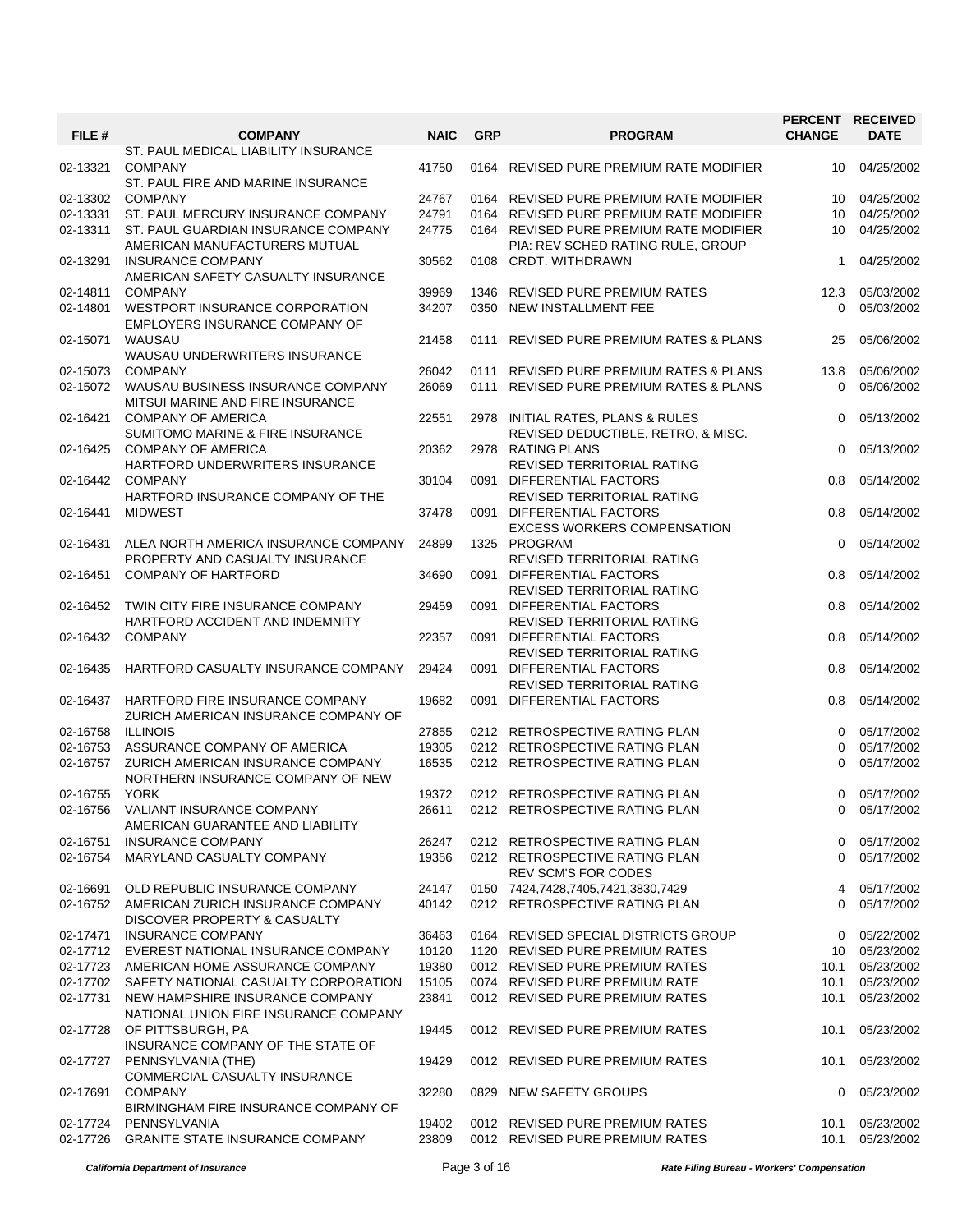|          |                                                                                |             |            |                                                                                       | PERCENT RECEIVED |                 |
|----------|--------------------------------------------------------------------------------|-------------|------------|---------------------------------------------------------------------------------------|------------------|-----------------|
| FILE #   | <b>COMPANY</b>                                                                 | <b>NAIC</b> | <b>GRP</b> | <b>PROGRAM</b>                                                                        | <b>CHANGE</b>    | <b>DATE</b>     |
| 02-17722 | AIU INSURANCE COMPANY<br><b>COMMERCE AND INDUSTRY INSURANCE</b>                | 19399       |            | 0012 REVISED PURE PREMIUM RATES                                                       | 10.1             | 05/23/2002      |
| 02-17725 | <b>COMPANY</b>                                                                 | 19410       |            | 0012 REVISED PURE PREMIUM RATES<br>REVISED CALIFORNIA COASTAL AUTOBODY                | 10.1             | 05/23/2002      |
| 02-17681 | CALIFORNIA INDEMNITY INSURANCE COMPANY 32271                                   |             |            | 0829 ASSOCIATION                                                                      | $-1.2$           | 05/23/2002      |
| 02-17842 | CALIFORNIA INDEMNITY INSURANCE COMPANY 32271<br>EMPLOYERS INSURANCE COMPANY OF |             |            | 0829 REVISED PURE PREMIUM RATES                                                       | 9.3              | 05/24/2002      |
| 02-17872 | NEVADA, A MUTUAL COMPANY                                                       |             |            | INITIAL RATES, PLANS & RULES                                                          | $\Omega$         | 05/24/2002      |
| 02-17851 | CASUALTY RECIPROCAL EXCHANGE<br>COMMERCIAL CASUALTY INSURANCE                  | 21237       |            | 0056 REV. PURE PREMIUM RATES<br>REVISED SAFETY GROUP PURE PREMIUM                     | 10.1             | 05/24/2002      |
| 02-17841 | <b>COMPANY</b>                                                                 | 32280       |            | 0829 RATES                                                                            | 10.1             | 05/24/2002      |
| 02-18163 | ULICO CASUALTY COMPANY                                                         | 37893       |            | 0781 REVISED PURE PREMIUM RATES<br>REVISED RULE XVI & TABLES II, III, IV & V +        | 10.1             | 05/28/2002      |
| 02-18141 | CALIFORNIA INDEMNITY INSURANCE COMPANY 32271                                   |             |            | 0829 RATE                                                                             | 0.2              | 05/28/2002      |
| 02-18081 | MID-CENTURY INSURANCE COMPANY<br>AMERICAN CASUALTY COMPANY OF READING,         | 21687       |            | 0212 REVISED PURE PREMIUM RATES                                                       | 10.1             | 05/28/2002      |
| 02-18181 | PENNSYLVANIA                                                                   | 20427       |            | 0218 REVISED PURE PREMIUM RATES                                                       | 10               | 05/28/2002      |
| 02-18071 | <b>FARMERS INSURANCE EXCHANGE</b><br>NATIONAL FIRE INSURANCE COMPANY OF        | 21652       |            | 0212 REVISED PURE PREMIUM RATES                                                       | 10.1             | 05/28/2002      |
| 02-18201 | <b>HARTFORD</b><br>PREFERRED EMPLOYERS INSURANCE                               | 20478       |            | 0218 REVISED PURE PREMIUM RATES                                                       | 10               | 05/28/2002      |
| 02-18121 | <b>COMPANY</b>                                                                 | 10900       |            | 0098 REVISED PURE PREMIUM RATES                                                       | 13.9             | 05/28/2002      |
| 02-18061 | CIVIC PROPERTY AND CASUALTY COMPANY                                            | 10315       |            | 0212 REVISED PURE PREMIUM RATES                                                       | 10.1             | 05/28/2002      |
| 02-18062 | EXACT PROPERTY AND CASUALTY COMPANY<br>NEIGHBORHOOD SPIRIT PROPERTY AND        | 10318       |            | 0212 REVISED PURE PREMIUM RATES                                                       | 10.1             | 05/28/2002      |
| 02-18091 | CASUALTY COMPANY                                                               | 10317       |            | 0212 REVISED PURE PREMIUM RATES                                                       | 10.1             | 05/28/2002      |
| 02-18101 | <b>TRUCK INSURANCE EXCHANGE</b>                                                | 21709       |            | 0212 REVISED PURE PREMIUM RATES                                                       | 10.1             | 05/28/2002      |
| 02-18191 | CONTINENTAL CASUALTY COMPANY                                                   | 20443       |            | 0218 REVISED PURE PREMIUM RATES                                                       | 10               | 05/28/2002      |
| 02-18211 | TRANSCONTINENTAL INSURANCE COMPANY                                             | 20486       |            | 0218 REVISED PURE PREMIUM RATES                                                       | 10               | 05/28/2002      |
| 02-18221 | VALLEY FORGE INSURANCE COMPANY                                                 | 20508       |            | 0218 REVISED PURE PREMIUM RATES                                                       | 10               | 05/28/2002      |
| 02-18212 | <b>TRANSPORTATION INSURANCE COMPANY</b>                                        | 20494       |            | 0218 REVISED PURE PREMIUM RATES                                                       | 10               | 05/28/2002      |
| 02-18281 | WESTPORT INSURANCE CORPORATION<br>COMMERCIAL CASUALTY INSURANCE                | 34207       |            | 0350 SERFF: REVISED PURE PREMIUM RATES<br>REVISED RULE XVI & TABLES II, III, IV & V + | 10.1             | 05/28/2002      |
| 02-18131 | <b>COMPANY</b><br>COMMERCIAL CASUALTY INSURANCE                                | 32280       |            | 0829 RATE                                                                             | 0.2              | 05/28/2002      |
| 02-18154 | <b>COMPANY</b>                                                                 | 32280       |            | 0829 REVISED PURE PREMIUM RATES                                                       | 10.1             | 05/28/2002      |
| 02-18153 | CALIFORNIA INDEMNITY INSURANCE COMPANY 32271                                   |             |            | 0829 REVISED PURE PREMIUM RATES                                                       | 10.1             | 05/28/2002      |
| 02-18351 | <b>EXPLORER INSURANCE COMPANY (THE)</b><br>LIBERTY NORTHWEST INSURANCE         | 40029       |            | 0922 REVISED PURE PREMIUM RATES & PPRM                                                | 13.1             | 05/29/2002      |
| 02-18341 | <b>CORPORATION</b>                                                             | 41939       |            | 0111 REVISED PURE PREMIUM RATES                                                       | 10.1             | 05/29/2002      |
| 02-18321 | UNIGARD INDEMNITY COMPANY                                                      | 25798       |            | 0400 REV. PURE PREMIUM RATES & MIN. PREM.                                             | 10.1             | 05/29/2002      |
| 02-18352 | INSURANCE COMPANY OF THE WEST                                                  | 27847       |            | 0922 REVISED PURE PREMIUM RATES & PPRM                                                | 10.1             | 05/29/2002      |
|          | 02-18362 TIG INSURANCE COMPANY                                                 | 25534       |            | 0158 REVISED PURE PREMIUM RATES                                                       | 10.1             | 05/29/2002      |
|          | 02-18371 TIG PREMIER INSURANCE COMPANY                                         | 25518       |            | 0158 REVISED PURE PREMIUM RATES                                                       |                  | 10.1 05/29/2002 |
| 02-18331 | UNIGARD INSURANCE COMPANY                                                      | 25747       |            | 0400 REV. PURE PREMIUM RATES & MIN. PREM.                                             | 10.1             | 05/29/2002      |
| 02-18361 | <b>FAIRMONT INSURANCE COMPANY</b><br>TRAVELERS CASUALTY COMPANY OF             | 18864       |            | 0158 REVISED PURE PREMIUM RATES                                                       | 10.1             | 05/29/2002      |
| 02-18811 | <b>CONNECTICUT</b><br>HARTFORD UNDERWRITERS INSURANCE                          | 36170       |            | 3321 REVISED PURE PREMIUM RATES                                                       | 10.1             | 05/30/2002      |
| 02-19251 | <b>COMPANY</b>                                                                 | 30104       |            | 0091 SERFF: REVISED PURE PREMIUM RATES                                                | 10.1             | 05/30/2002      |
| 02-18822 | XL SPECIALTY INSURANCE COMPANY                                                 | 37885       |            | 1285 REVISED PURE PREMIUM RATES                                                       | 10.1             | 05/30/2002      |
| 02-18571 | HARBOR SPECIALTY INSURANCE COMPANY                                             | 21806       |            | 0517 REVISED PURE PREMIUM RATES                                                       | 10.1             | 05/30/2002      |
| 02-18834 | LIBERTY MUTUAL FIRE INSURANCE COMPANY                                          | 23035       |            | 0111 REVISED RETROSPECTIVE RATING PLAN                                                | 0                | 05/30/2002      |
| 02-18791 | LIBERTY MUTUAL INSURANCE COMPANY                                               | 23043       |            | 0111 REVISED PURE PREMIUM RATES                                                       | 10.1             | 05/30/2002      |
| 02-18835 | LIBERTY MUTUAL INSURANCE COMPANY<br>TRAVELERS INDEMNITY COMPANY OF ILLINOIS    | 23043       |            | 0111 REVISED RETROSPECTIVE RATING PLAN                                                | $\mathbf{0}$     | 05/30/2002      |
| 02-18813 | (THE)                                                                          | 25674       |            | 3321 REVISED PURE PREMIUM RATES                                                       | 10.1             | 05/30/2002      |
| 02-18782 | LM INSURANCE CORPORATION                                                       | 33600       |            | 0111 REVISED PURE PREMIUM RATES                                                       | 10.1             | 05/30/2002      |
| 02-18832 | LM INSURANCE CORPORATION<br>FIRST LIBERTY INSURANCE CORPORATION                | 33600       |            | 0111 REVISED RETROSPECTIVE RATING PLAN                                                | $\Omega$         | 05/30/2002      |
| 02-18781 | (THE)<br>FIRST LIBERTY INSURANCE CORPORATION                                   | 33588       |            | 0111 REVISED PURE PREMIUM RATES                                                       | 10.1             | 05/30/2002      |
| 02-18831 | (THE)                                                                          | 33588       |            | 0111 REVISED RETROSPECTIVE RATING PLAN                                                | 0                | 05/30/2002      |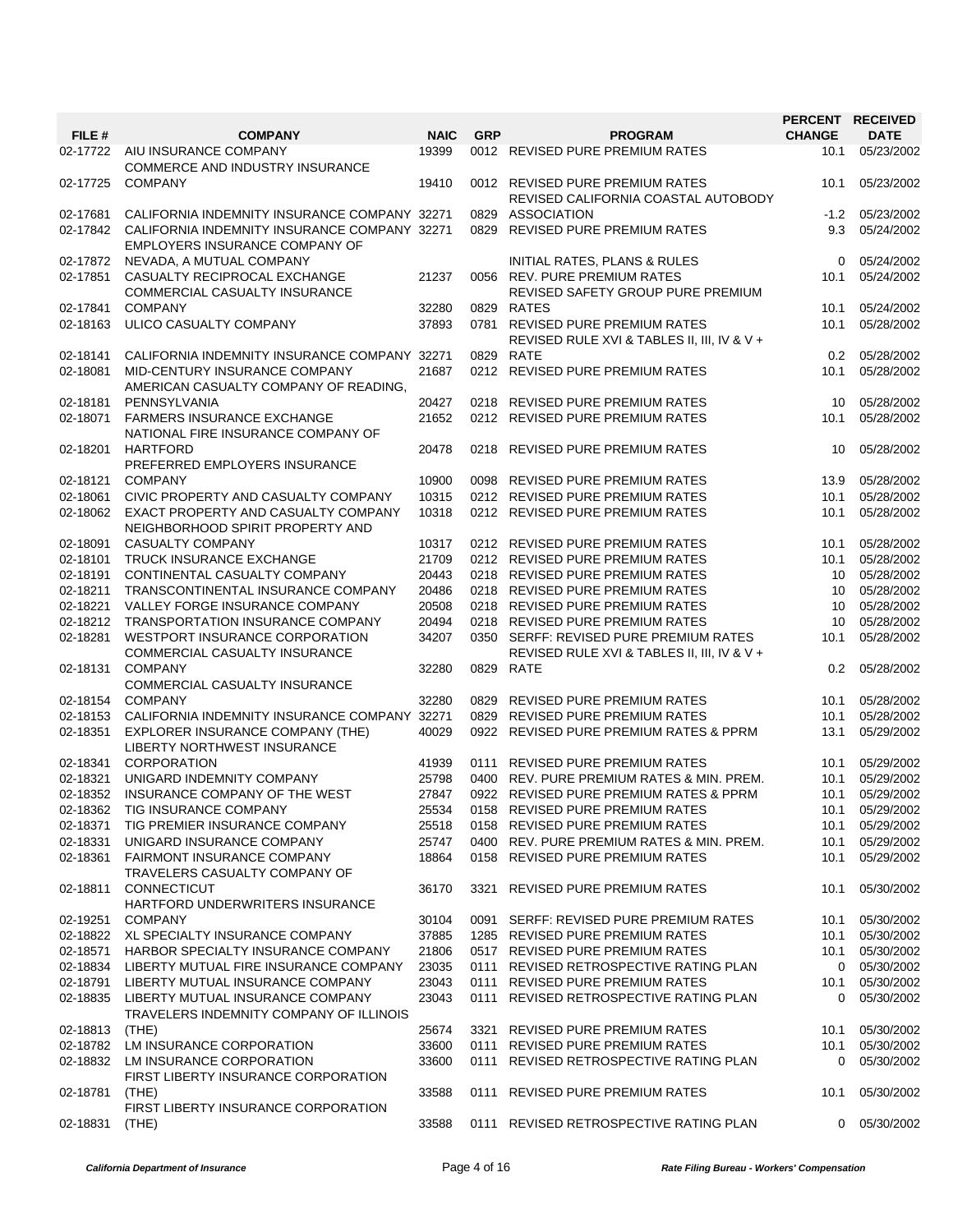| FILE #               | <b>COMPANY</b>                                                            | <b>NAIC</b>    | <b>GRP</b> | <b>PROGRAM</b>                                                            | <b>PERCENT</b><br><b>CHANGE</b> | <b>RECEIVED</b><br><b>DATE</b> |
|----------------------|---------------------------------------------------------------------------|----------------|------------|---------------------------------------------------------------------------|---------------------------------|--------------------------------|
| 02-18814             | TRAVELERS INSURANCE COMPANY (ACCIDENT<br>DEPT)                            | 39357          | 0041       | <b>REVISED PURE PREMIUM RATES</b>                                         | 10.1                            | 05/30/2002                     |
| 02-19261             | PROPERTY AND CASUALTY INSURANCE<br><b>COMPANY OF HARTFORD</b>             | 34690          | 0091       | SERFF: REVISED PURE PREMIUM RATES                                         | 10.1                            | 05/30/2002                     |
| 02-18803             | TRAVELERS CASUALTY AND SURETY<br><b>COMPANY OF ILLINOIS</b>               | 19046          | 3321       | <b>REVISED PURE PREMIUM RATES</b>                                         | 10.1                            | 05/30/2002                     |
| 02-19271             | TWIN CITY FIRE INSURANCE COMPANY<br>HARTFORD ACCIDENT AND INDEMNITY       | 29459          | 0091       | SERFF: REVISED PURE PREMIUM RATES                                         | 10.1                            | 05/30/2002                     |
| 02-19221             | <b>COMPANY</b>                                                            | 22357          | 0091       | SERFF: REVISED PURE PREMIUM RATES                                         | 10.1                            | 05/30/2002                     |
| 02-21532             | <b>GREENWICH INSURANCE COMPANY</b>                                        | 22322          | 1285       | <b>REVISED PURE PREMIUM RATES</b>                                         | 10.1                            | 05/30/2002                     |
| 02-19212             | HARTFORD CASUALTY INSURANCE COMPANY<br>TRAVELERS INDEMNITY COMPANY OF     | 29424          | 0091       | SERFF: REVISED PURE PREMIUM RATES                                         | 10.1                            | 05/30/2002                     |
| 02-18812             | <b>CONNECTICUT (THE)</b>                                                  | 25682          | 3321       | <b>REVISED PURE PREMIUM RATES</b>                                         | 10.1                            | 05/30/2002                     |
| 02-19231             | HARTFORD FIRE INSURANCE COMPANY                                           | 19682          | 0091       | SERFF: REVISED PURE PREMIUM RATES                                         | 10.1                            | 05/30/2002                     |
| 02-18783             | LIBERTY MUTUAL FIRE INSURANCE COMPANY                                     | 23035          | 0111       | REVISED PURE PREMIUM RATES                                                | 10.1                            | 05/30/2002                     |
| 02-18581             | CLARENDON NATIONAL INSURANCE COMPANY 20532                                |                |            | 0517 REVISED PURE PREMIUM RATES<br>REVISED PURE PREMIUM RATES, PPRM       | 10.1                            | 05/30/2002                     |
| 02-18821             | <b>CYPRESS INSURANCE COMPANY</b><br>TRAVELERS CASUALTY AND SURETY         | 10855          |            | 0031 AND DEVIATIONS                                                       | 36.3                            | 05/30/2002                     |
| 02-18802             | <b>COMPANY</b>                                                            | 19038          | 3321       | <b>REVISED PURE PREMIUM RATES</b>                                         | 10.1                            | 05/30/2002                     |
| 02-18801             | NIPPONKOA INSURANCE COMPANY, LIMITED<br>HARTFORD INSURANCE COMPANY OF THE | 27073          | 2558       | <b>REVISED PURE PREMIUM RATES</b>                                         | 10.1                            | 05/30/2002                     |
| 02-19241             | <b>MIDWEST</b>                                                            | 37478          | 0091       | SERFF: REVISED PURE PREMIUM RATES                                         | 10.1                            | 05/30/2002                     |
| 02-18833             | LIBERTY INSURANCE CORPORATION                                             | 42404          |            | 0111 REVISED RETROSPECTIVE RATING PLAN                                    | 0                               | 05/30/2002                     |
| 02-18792             | LIBERTY INSURANCE CORPORATION                                             | 42404          | 0111       | <b>REVISED PURE PREMIUM RATES</b>                                         | 10.1                            | 05/30/2002                     |
| 02-18991             | SPRINGFIELD INSURANCE COMPANY                                             | 36790          |            | 0000 REVISED PURE PREMIUM RATES                                           | 10.1                            | 05/31/2002                     |
| 02-20261             | SAFEGUARD INSURANCE COMPANY<br>FIRE AND CASUALTY INSURANCE COMPANY OF     | 24694          |            | 0553 SERFF: REVISED PURE PREMIUM RATES                                    | 10.1                            | 05/31/2002                     |
| 02-20222             | CONNECTICUT (THE)                                                         | 24880          | 0553       | SERFF: REVISED PURE PREMIUM RATES                                         | 10.1                            | 05/31/2002                     |
| 02-19171             | FLORISTS' MUTUAL INSURANCE COMPANY                                        | 13978          | 0349       | <b>REVISED PURE PREMIUM RATES</b>                                         | 10.1                            | 05/31/2002                     |
|                      | INSURANCE CORPORATION OF NEW YORK                                         |                |            | REVISED PURE PP RATES, UCM & PPRM                                         |                                 |                                |
| 02-19811             | (THE)<br>SOMPO JAPAN INSURANCE COMPANY OF                                 | 18341          |            | 1314 FOR 3 CLASSES                                                        | 10.1                            | 05/31/2002                     |
| 02-19131             | <b>AMERICA</b>                                                            | 11126          | 3219       | <b>REVISED PURE PREMIUM RATES</b>                                         | 10.1                            | 05/31/2002                     |
| 02-20251             | ROYAL INSURANCE COMPANY OF AMERICA<br>PHOENIX ASSURANCE COMPANY OF NEW    | 26980          |            | 0553 SERFF: REVISED PURE PREMIUM RATES                                    | 10.1                            | 05/31/2002                     |
| 02-20232             | <b>YORK</b><br>AMERICAN AND FOREIGN INSURANCE                             | 35262          | 0553       | SERFF: REVISED PURE PREMIUM RATES                                         | 10.1                            | 05/31/2002                     |
| 02-20201             | <b>COMPANY</b>                                                            | 24589          | 0553       | SERFF: REVISED PURE PREMIUM RATES                                         | 10.1                            | 05/31/2002                     |
| 02-20231             | <b>GLOBE INDEMNITY COMPANY</b>                                            | 24600          | 0553       | SERFF: REVISED PURE PREMIUM RATES                                         | 10.1                            | 05/31/2002                     |
| 02-19162             | KEMPER EMPLOYERS INSURANCE COMPANY                                        | 15563          | 0108       | <b>REVISED PURE PREMIUM RATES</b>                                         | 10.1                            | 05/31/2002                     |
| 02-19142             | EAGLE PACIFIC INSURANCE COMPANY                                           | 36986          | 0108       | REVISED PURE PREMIUM RATES                                                | 12.7                            | 05/31/2002                     |
| 02-20211             | CONNECTICUT INDEMNITY COMPANY (THE)                                       | 24872          |            | 0553 SERFF: REVISED PURE PREMIUM RATES                                    | 10.1                            | 05/31/2002                     |
| 02-18901<br>02-20241 | NORTH RIVER INSURANCE COMPANY (THE)                                       | 21105          |            | 0158 REVISED PURE PREMIUM RATES                                           | 12.4                            | 05/31/2002                     |
|                      | ROYAL INDEMNITY COMPANY<br>WAUSAU BUSINESS INSURANCE COMPANY              | 24678          |            | 0553 SERFF: REVISED PURE PREMIUM RATES<br>0111 REVISED PURE PREMIUM RATES | 10.1                            | 05/31/2002                     |
| 02-19181<br>02-19161 | ARCH INSURANCE COMPANY<br>WAUSAU UNDERWRITERS INSURANCE                   | 26069<br>11150 |            | 1279 REVISED PURE PREMIUM RATES                                           | 10.1<br>$\Omega$                | 05/31/2002<br>05/31/2002       |
| 02-19182             | <b>COMPANY</b>                                                            | 26042          |            | 0111 REVISED PURE PREMIUM RATES                                           | 13.9                            | 05/31/2002                     |
| 02-19151             | PACIFIC EAGLE INSURANCE COMPANY<br>SECURITY INSURANCE COMPANY OF          | 40380          |            | 0108 REVISED PURE PREMIUM RATES                                           | 12.7                            | 05/31/2002                     |
| 02-20271             | <b>HARTFORD</b>                                                           | 24902          |            | 0553 SERFF: REVISED PURE PREMIUM RATES                                    | 10.1                            | 05/31/2002                     |
| 02-18902             | UNITED STATES FIRE INSURANCE COMPANY<br>EMPLOYERS INSURANCE COMPANY OF    | 21113          |            | 0158 REVISED PURE PREMIUM RATES                                           | 16.1                            | 05/31/2002                     |
| 02-19172             | WAUSAU                                                                    | 21458          |            | 0111 REVISED PURE PREMIUM RATES                                           | 23.9                            | 05/31/2002                     |
| 02-20221             | EMPLOYEE BENEFITS INSURANCE COMPANY                                       | 32794          |            | 0553 SERFF: REVISED PURE PREMIUM RATES                                    | 10.1                            | 05/31/2002                     |
| 02-19141             | COMBINED SPECIALTY INSURANCE COMPANY                                      | 40827          |            | 0317 REVISED PURE PREMIUM RATES                                           | 29.6                            | 05/31/2002                     |
| 02-19361             | ALEA NORTH AMERICA INSURANCE COMPANY                                      | 24899          |            | 1325 REVISED PPR'S, SCM'S, & PPRM<br>REVISED PURE PREMIUM RATES, PPRMS,   | 33.1                            | 06/03/2002                     |
|                      | 02-19432 ARGONAUT INSURANCE COMPANY<br>ARGONAUT-SOUTHWEST INSURANCE       | 19801          |            | 0457 PLANS<br>REVISED PURE PREMIUM RATES, PPRMS,                          | 8.9                             | 06/03/2002                     |
| 02-19451             | <b>COMPANY</b>                                                            | 19844          |            | 0457 PLANS                                                                | $-0.7$                          | 06/03/2002                     |
| 02-19411             | <b>GREAT AMERICAN INSURANCE COMPANY</b>                                   | 16691          |            | 0084 REVISED PURE PREMIUM RATES                                           | 10.1                            | 06/03/2002                     |
| 02-19371             | <b>GOLDEN EAGLE INSURANCE CORPORATION</b>                                 | 10836          |            | 0111 REVISED PURE PREMIUM RATES                                           | 14.5                            | 06/03/2002                     |

*California Department of Insurance* Page 5 of 16 *Rate Filing Bureau - Workers' Compensation*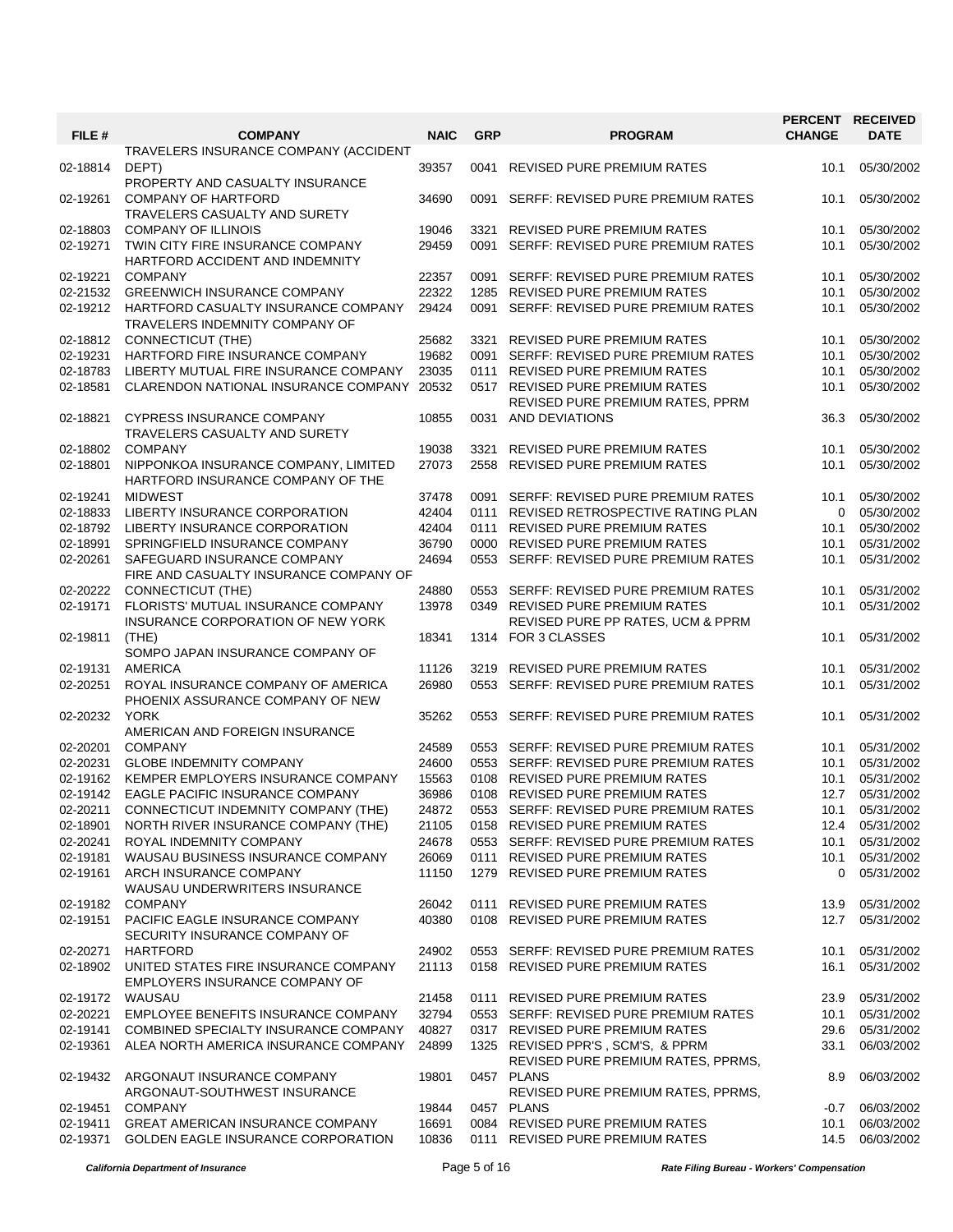|          |                                                                           |             |            |                                                                                | PERCENT RECEIVED |             |
|----------|---------------------------------------------------------------------------|-------------|------------|--------------------------------------------------------------------------------|------------------|-------------|
| FILE #   | <b>COMPANY</b>                                                            | <b>NAIC</b> | <b>GRP</b> | <b>PROGRAM</b>                                                                 | <b>CHANGE</b>    | <b>DATE</b> |
| 02-19391 | OAK RIVER INSURANCE COMPANY<br><b>GREAT AMERICAN ALLIANCE INSURANCE</b>   | 34630       |            | 0031 REVISED PURE PREMIUM RATES                                                | 58.3             | 06/03/2002  |
| 02-19401 | <b>COMPANY</b>                                                            | 26832       |            | 0084 REVISED PURE PREMIUM RATES<br>REVISED PURE PREMIUM RATES, PPRMS,          | 10               | 06/03/2002  |
| 02-19441 | ARGONAUT-MIDWEST INSURANCE COMPANY                                        | 19828       |            | 0457 PLANS                                                                     | 6.6              | 06/03/2002  |
| 02-19381 | MAJESTIC INSURANCE COMPANY<br><b>GREAT AMERICAN INSURANCE COMPANY OF</b>  | 42269       |            | 0000 REVISED PURE PREMIUM RATES                                                | 10.1             | 06/03/2002  |
| 02-19421 | <b>NEW YORK</b>                                                           | 22136       |            | 0084 REVISED PURE PREMIUM RATES                                                | 10               | 06/03/2002  |
| 02-19402 | <b>GREAT AMERICAN ASSURANCE COMPANY</b>                                   | 26344       |            | 0084 REVISED PURE PREMIUM RATES                                                | 10               | 06/03/2002  |
| 02-19911 | PROTECTIVE INSURANCE COMPANY<br>TOKIO MARINE AND FIRE INSURANCE           | 12416       |            | 0867 REVISED PURE PREMIUM RATES                                                | 10.1             | 06/04/2002  |
| 02-19821 | COMPANY, LIMITED (THE)                                                    | 12904       |            | 3098 REVISED PURE PREMIUM RATES                                                | 10.1             | 06/04/2002  |
| 02-19871 | FIREMAN'S FUND INSURANCE COMPANY                                          | 21873       |            | 0761 REVISED PURE PREMIUM RATES                                                | 10.1             | 06/04/2002  |
| 02-19822 | TRANS PACIFIC INSURANCE COMPANY                                           | 41238       |            | 3098 REVISED PURE PREMIUM RATES                                                | 10.1             | 06/04/2002  |
| 02-19881 | NATIONAL SURETY CORPORATION                                               | 21881       |            | 0761 REVISED PURE PREMIUM RATES                                                | 10.1             | 06/04/2002  |
|          |                                                                           |             |            |                                                                                |                  |             |
| 02-19851 | AMERICAN INSURANCE COMPANY (THE)<br>AMERICAN AUTOMOBILE INSURANCE         | 21857       |            | 0761 REVISED PURE PREMIUM RATES                                                | 10.1             | 06/04/2002  |
| 02-19841 | <b>COMPANY</b>                                                            | 21849       |            | 0761 REVISED PURE PREMIUM RATES                                                | 10.1             | 06/04/2002  |
| 02-19861 | ASSOCIATED INDEMNITY CORPORATION                                          | 21865       |            | 0761 REVISED PURE PREMIUM RATES                                                | 10.1             | 06/04/2002  |
| 02-20403 | ALASKA NATIONAL INSURANCE COMPANY                                         | 38733       |            | 0000 REVISED PURE PREMIUM RATES                                                | 10.1             | 06/05/2002  |
| 02-20405 | AMERICAN ZURICH INSURANCE COMPANY                                         | 40142       |            | 0212 REVISED PURE PREMIUM RATES                                                | 10.1             | 06/05/2002  |
| 02-20414 | <b>VALIANT INSURANCE COMPANY</b>                                          | 26611       |            | 0212 REVISED PURE PREMIUM RATES                                                | 10.1             | 06/05/2002  |
| 02-20415 | ZURICH AMERICAN INSURANCE COMPANY<br>FIDELITY AND DEPOSIT COMPANY OF      | 16535       |            | 0212 REVISED PURE PREMIUM RATES                                                | 10.1             | 06/05/2002  |
| 02-20412 | MARYLAND<br>NORTHERN INSURANCE COMPANY OF NEW                             | 39306       |            | 0212 REVISED PURE PREMIUM RATES                                                | 10.1             | 06/05/2002  |
| 02-20413 | YORK                                                                      | 19372       |            | 0212 REVISED PURE PREMIUM RATES                                                | 10.1             | 06/05/2002  |
| 02-20406 | ASSURANCE COMPANY OF AMERICA                                              | 19305       |            | 0212 REVISED PURE PREMIUM RATES                                                | 10.1             | 06/05/2002  |
|          |                                                                           |             |            | REVISED PURE PREMIUM RATES, PPRM                                               |                  |             |
| 02-20401 | ZNAT INSURANCE COMPANY                                                    | 30120       |            | 0336 AND PLANS<br>REVISED PURE PREMIUM RATES, PPRM                             | 6.8              | 06/05/2002  |
| 02-20402 | ZENITH INSURANCE COMPANY                                                  | 13269       |            | 0336 AND PLANS                                                                 | 6.8              | 06/05/2002  |
|          |                                                                           |             |            |                                                                                |                  |             |
| 02-20411 | MARYLAND CASUALTY COMPANY<br>AMERICAN GUARANTEE AND LIABILITY             | 19356       |            | 0212 REVISED PURE PREMIUM RATES                                                | 10.1             | 06/05/2002  |
| 02-20404 | <b>INSURANCE COMPANY</b><br>ZURICH AMERICAN INSURANCE COMPANY OF          | 26247       |            | 0212 REVISED PURE PREMIUM RATES                                                | 10.1             | 06/05/2002  |
| 02-20416 | <b>ILLINOIS</b>                                                           | 27855       |            | 0212 REVISED PURE PREMIUM RATES                                                | 10.1             | 06/05/2002  |
| 02-21352 | EMPLOYERS MUTUAL CASUALTY COMPANY                                         | 21415       |            | 0062 SERFF: REVISED PURE PREMIUM RATES                                         |                  | 06/06/2002  |
| 02-20541 | LUMBERMEN'S UNDERWRITING ALLIANCE                                         | 23108       |            | 0000 REVISED PURE PREMIUM RATES                                                | 10.1             | 06/06/2002  |
| 02-20892 | AMERICAN STATES INSURANCE COMPANY                                         | 19704       |            | 0163 REVISED PURE PREMIUM RATES                                                | 10.1             | 06/07/2002  |
| 02-20891 | AMERICAN ECONOMY INSURANCE COMPANY<br>FIRST NATIONAL INSURANCE COMPANY OF | 19690       |            | 0163 REVISED PURE PREMIUM RATES                                                | 10.1             | 06/07/2002  |
| 02-20894 | <b>AMERICA</b><br>AMERICAN STATES INSURANCE COMPANY OF                    | 24724       |            | 0163 REVISED PURE PREMIUM RATES                                                | 10.1             | 06/07/2002  |
| 02-20893 | TEXAS                                                                     | 19712       |            | 0163 REVISED PURE PREMIUM RATES                                                | 10.1             | 06/07/2002  |
| 02-21343 | HANOVER INSURANCE COMPANY (THE)                                           | 22292       |            | 0088 SERFF: REVISED PURE PREMIUM RATES<br><b>REV. TERROISM SURCHARGE &amp;</b> | 10.2             | 06/10/2002  |
| 02-21081 | ZENITH INSURANCE COMPANY<br>WILLIAMSBURG NATIONAL INSURANCE               | 13269       |            | 0336 CONTRACTOR'S AUDIT FEE                                                    | 0                | 06/10/2002  |
| 02-21621 | <b>COMPANY</b><br>REPUBLIC INDEMNITY COMPANY OF                           | 25780       |            | 0748 REVISED PURE PREMIUM RATES                                                | 31.7             | 06/11/2002  |
| 02-21652 | CALIFORNIA                                                                | 43753       |            | 0084 REVISED PURE PREMIUM RATES                                                | 10.1             | 06/11/2002  |
| 02-21371 | LINCOLN GENERAL INSURANCE COMPANY                                         | 33855       |            | 1326 INITIAL RATES, PLANS & RULES                                              | 0                | 06/11/2002  |
| 02-21571 | SELECT INSURANCE COMPANY                                                  | 22233       |            | 3321 REVISED PURE PREMIUM RATES                                                | 10.1             | 06/11/2002  |
|          |                                                                           |             |            |                                                                                |                  |             |
| 02-21581 | ZNAT INSURANCE COMPANY                                                    | 30120       |            | 0336 REVISED NEW VENTURE SURCHARGE                                             | $\mathbf{0}$     | 06/11/2002  |
| 02-21591 | ZENITH INSURANCE COMPANY                                                  | 13269       |            | 0336 REVISED NEW VENTURE SURCHARGE                                             | 0                | 06/11/2002  |
| 02-21641 | REPUBLIC INDEMNITY COMPANY OF AMERICA                                     | 22179       |            | 0084 REVISED PURE PREMIUM RATES                                                | 10.1             | 06/11/2002  |
| 02-21611 | STAR INSURANCE COMPANY                                                    | 18023       |            | 0748 REVISED PURE PREMIUM RATES                                                | 25.9             | 06/11/2002  |
| 02-21561 | <b>GULF INSURANCE COMPANY</b>                                             | 22217       |            | 3321 REVISED PURE PREMIUM RATES                                                | 10.1             | 06/11/2002  |
| 02-21551 | ATLANTIC INSURANCE COMPANY                                                | 22209       |            | 3321 REVISED PURE PREMIUM RATES                                                | 10.1             | 06/11/2002  |
| 02-21791 | CHURCH MUTUAL INSURANCE COMPANY<br>EMPLOYERS INSURANCE COMPANY OF         | 18767       |            | 0000 REVISED PURE PREMIUM RATES                                                | 10.1             | 06/12/2002  |
| 02-21801 | WAUSAU                                                                    | 21458       |            | 0111 REVISED UNDERWRITING GUIDELINES                                           | $\mathbf{0}$     | 06/12/2002  |
| 02-21822 | VANLINER INSURANCE COMPANY                                                | 21172       |            | 0000 REVISED PURE PREMIUM RATES                                                | 10.1             | 06/12/2002  |

*California Department of Insurance* Page 6 of 16 *Rate Filing Bureau - Workers' Compensation*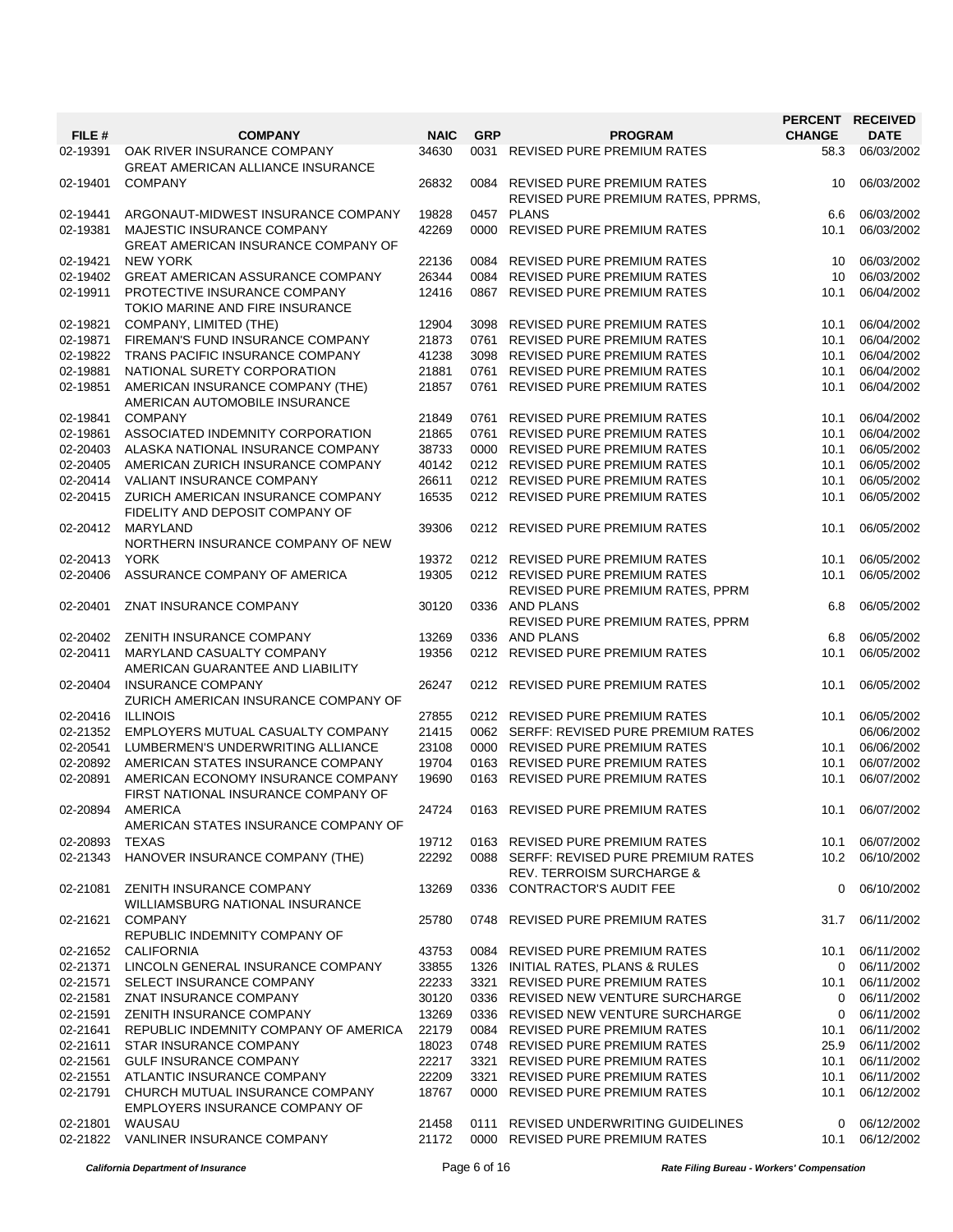|          |                                                                                   |             |            |                                                                                | PERCENT RECEIVED |             |
|----------|-----------------------------------------------------------------------------------|-------------|------------|--------------------------------------------------------------------------------|------------------|-------------|
| FILE #   | <b>COMPANY</b>                                                                    | <b>NAIC</b> | <b>GRP</b> | <b>PROGRAM</b>                                                                 | <b>CHANGE</b>    | <b>DATE</b> |
| 02-21802 | WAUSAU BUSINESS INSURANCE COMPANY<br><b>WAUSAU UNDERWRITERS INSURANCE</b>         | 26069       |            | 0111 REVISED UNDERWRITING GUIDELINES                                           | $\mathbf{0}$     | 06/12/2002  |
| 02-21811 | <b>COMPANY</b>                                                                    | 26042       |            | 0111 REVISED UNDERWRITING GUIDELINES                                           | 0                | 06/12/2002  |
| 02-21961 | <b>GRAPHIC ARTS MUTUAL INSURANCE COMPANY 25984</b>                                |             | 0201       | REVISED PURE PREMIUM RATES                                                     | 10.1             | 06/13/2002  |
| 02-21971 | UTICA MUTUAL INSURANCE COMPANY                                                    | 25976       | 0201       | REVISED PURE PREMIUM RATES                                                     | 11.2             | 06/13/2002  |
| 02-22572 | ZENITH INSURANCE COMPANY                                                          | 13269       |            | 0336 EXCEPTION TO GROUP PLAN ELIGIBILITY                                       | $\Omega$         | 06/17/2002  |
| 02-22571 |                                                                                   |             |            |                                                                                |                  |             |
|          | ZNAT INSURANCE COMPANY                                                            | 30120       |            | 0336 EXCEPTION TO GROUP PLAN ELIGIBILITY                                       | $\Omega$         | 06/17/2002  |
| 02-22591 | STATE COMPENSATION INSURANCE FUND                                                 | 35076       |            | 0000 REVISED PURE PREMIUM RATES                                                | 19               | 06/17/2002  |
| 02-22582 | FREMONT EMPLOYERS INSURANCE COMPANY 11512<br>ZURICH AMERICAN INSURANCE COMPANY OF |             |            | 3363 INITIAL RATES, PLANS & RULES                                              | $\Omega$         | 06/17/2002  |
| 02-22991 | <b>ILLINOIS</b><br>AMERICAN GUARANTEE AND LIABILITY                               | 27855       |            | 0212 NEW CALIFORNIA USL&H "F" CLASS RATES                                      | 0                | 06/19/2002  |
| 02-22951 | <b>INSURANCE COMPANY</b><br>NORTHERN INSURANCE COMPANY OF NEW                     | 26247       |            | 0212 NEW CALIFORNIA USL&H "F" CLASS RATES                                      | 0                | 06/19/2002  |
| 02-22972 | <b>YORK</b><br>SUMITOMO MARINE & FIRE INSURANCE                                   | 19372       |            | 0212 NEW CALIFORNIA USL&H "F" CLASS RATES<br>REVISED PURE PREMIUM RATES, CLASS | $\Omega$         | 06/19/2002  |
| 02-23022 | <b>COMPANY OF AMERICA</b>                                                         | 20362       |            | 2978 DEVIATIONS                                                                | 27.6             | 06/19/2002  |
| 02-22981 | ZURICH AMERICAN INSURANCE COMPANY                                                 | 16535       |            | 0212 NEW CALIFORNIA USL&H "F" CLASS RATES                                      | $\Omega$         | 06/19/2002  |
| 02-22961 | AMERICAN ZURICH INSURANCE COMPANY                                                 | 40142       |            | 0212 NEW CALIFORNIA USL&H "F" CLASS RATES                                      | $\Omega$         | 06/19/2002  |
| 02-22962 | ASSURANCE COMPANY OF AMERICA                                                      | 19305       |            | 0212 NEW CALIFORNIA USL&H "F" CLASS RATES                                      | $\Omega$         | 06/19/2002  |
| 02-22971 | MARYLAND CASUALTY COMPANY                                                         | 19356       |            | 0212 NEW CALIFORNIA USL&H "F" CLASS RATES                                      | $\Omega$         | 06/19/2002  |
| 02-23151 | MIDDLESEX INSURANCE COMPANY                                                       | 23434       |            | 0169 REVISED PURE PREMIUM RATES                                                | 13.1             | 06/20/2002  |
| 02-23161 | SENTRY SELECT INSURANCE COMPANY                                                   | 21180       |            | 0169 REVISED PURE PREMIUM RATES                                                | 13.1             | 06/20/2002  |
| 02-23152 | SENTRY INSURANCE, A MUTUAL COMPANY                                                | 24988       |            | 0169 REVISED PURE PREMIUM RATES                                                | 13               | 06/20/2002  |
|          |                                                                                   |             |            |                                                                                |                  |             |
| 02-23472 | CASUALTY RECIPROCAL EXCHANGE<br>AMERICAN ALTERNATIVE INSURANCE                    | 21237       | 0056       | REVISED PURE PREMIUM RATE MODIFIERS                                            | 5.3              | 06/21/2002  |
| 02-23452 | <b>CORPORATION</b><br>TRAVELERS INSURANCE COMPANY (ACCIDENT                       | 19720       | 0361       | <b>REVISED PURE PREMIUM RATES</b>                                              | 10.1             | 06/21/2002  |
| 02-23492 | DEPT)<br>TRAVELERS INDEMNITY COMPANY OF                                           | 39357       | 0041       | REVISED PREMIUM DISCOUNT TABLE                                                 | 6.6              | 06/21/2002  |
| 02-23491 | CONNECTICUT (THE)                                                                 | 25682       | 3321       | REVISED PREMIUM DISCOUNT TABLE                                                 | 5.8              | 06/21/2002  |
| 02-23481 | TRAVELERS CASUALTY AND SURETY<br><b>COMPANY</b>                                   | 19038       | 3321       | REVISED PREMIUM DISCOUNT TABLE                                                 | 6.4              | 06/21/2002  |
| 02-23621 | AMERICAN SAFETY CASUALTY INSURANCE<br><b>COMPANY</b>                              | 39969       |            | 1346 REVISED PURE PREMIUM RATES                                                | 23.7             | 06/24/2002  |
| 02-23692 | MITSUI MARINE AND FIRE INSURANCE<br><b>COMPANY OF AMERICA</b>                     | 22551       |            | 2978 REVISED SURCHARGE PLAN                                                    | $\Omega$         | 06/24/2002  |
| 02-23631 | PUBLIC SERVICE MUTUAL INSURANCE<br><b>COMPANY</b>                                 | 15059       |            | 0853 REVISED PURE PREMIUM RATES                                                | 10.1             | 06/24/2002  |
| 02-23701 | SUMITOMO MARINE & FIRE INSURANCE<br><b>COMPANY OF AMERICA</b>                     | 20362       |            | 2978 REVISED SURCHARGE PLAN                                                    | 0                | 06/24/2002  |
| 02-28091 | STATE FARM GENERAL INSURANCE COMPANY 25151                                        |             |            | NEW MANUAL RULE BARBER/BEAUTY<br>0176 SHOPS                                    |                  | 06/26/2002  |
|          |                                                                                   |             |            | NEW MANUAL RULE BARBER/BEAUTY                                                  |                  |             |
| 02-24611 | STATE FARM FIRE AND CASUALTY COMPANY                                              | 25143       |            | 0176 SHOPS<br>REVISED PURE PREMIUM RATES, UCM &                                | $\mathbf 0$      | 06/26/2002  |
| 02-25033 | CENTENNIAL INSURANCE COMPANY                                                      | 19909       |            | 0024 PPRMS<br>REVISED PURE PREMIUM RATES, UCM &                                | 41.8             | 06/28/2002  |
| 02-25032 | ATLANTIC SPECIALTY INSURANCE COMPANY                                              | 27154       |            | 0024 PPRMS<br>REVISED PURE PREMIUM RATES, UCM &                                | 0                | 06/28/2002  |
| 02-25031 | ATLANTIC MUTUAL INSURANCE COMPANY<br>NORTH AMERICAN SPECIALTY INSURANCE           | 19895       |            | 0024 PPRMS                                                                     | 28.2             | 06/28/2002  |
| 02-25462 | <b>COMPANY</b>                                                                    | 29874       |            | 0181 REVISED PURE PREMIUM RATES                                                | 14.2             | 07/01/2002  |
|          | FIDELITY AND GUARANTY INSURANCE                                                   |             |            |                                                                                |                  |             |
| 02-25421 | <b>COMPANY</b>                                                                    | 35386       |            | 0164 REVISED PURE PREMIUM RATES                                                | 10.1             | 07/01/2002  |
| 02-25501 | TRUCK INSURANCE EXCHANGE                                                          | 21709       |            | 0212 REV. PREMIUM DISCOUNT PLAN                                                | $\Omega$         | 07/01/2002  |
| 02-25481 | CIVIC PROPERTY AND CASUALTY COMPANY                                               | 10315       |            | 0212 REV. PREMIUM DISCOUNT PLAN                                                | 0                | 07/01/2002  |
| 02-25482 | EXACT PROPERTY AND CASUALTY COMPANY                                               | 10318       |            | 0212 REV. PREMIUM DISCOUNT PLAN                                                | $\Omega$         | 07/01/2002  |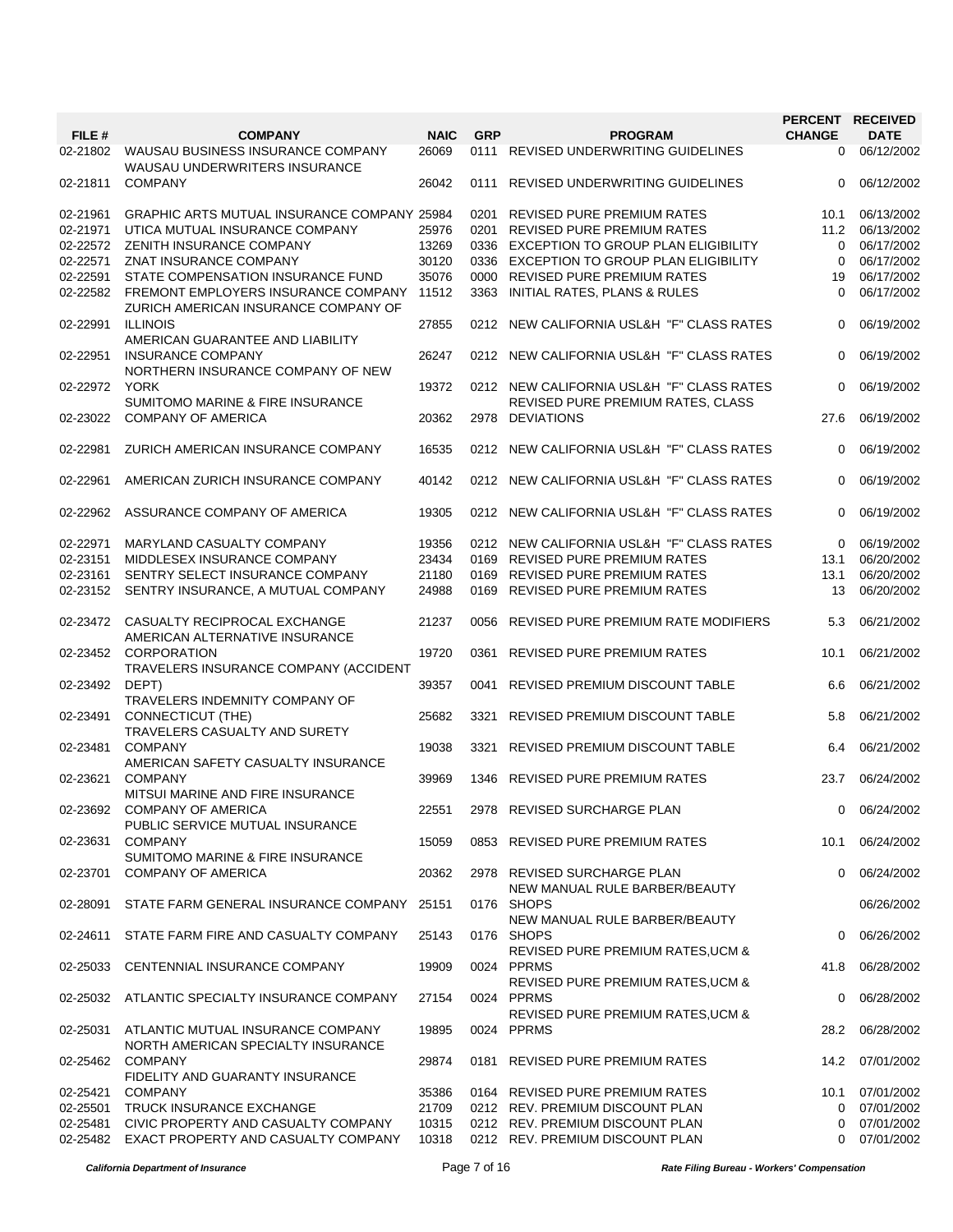| FILE #               | <b>COMPANY</b>                                                                               | <b>NAIC</b>    | <b>GRP</b> | <b>PROGRAM</b>                                                      | <b>CHANGE</b> | PERCENT RECEIVED<br><b>DATE</b> |
|----------------------|----------------------------------------------------------------------------------------------|----------------|------------|---------------------------------------------------------------------|---------------|---------------------------------|
| 02-25492             | NEIGHBORHOOD SPIRIT PROPERTY AND<br>CASUALTY COMPANY                                         | 10317          |            | 0212 REV. PREMIUM DISCOUNT PLAN                                     | 0             | 07/01/2002                      |
| 02-25431             | FIDELITY AND GUARANTY INSURANCE<br>UNDERWRITERS, INC.<br>UNITED STATES FIDELITY AND GUARANTY | 25879          |            | 0164 REVISED PURE PREMIUM RATES                                     | 10.1          | 07/01/2002                      |
| 02-25441             | <b>COMPANY</b>                                                                               | 25887          |            | 0164 REVISED PURE PREMIUM RATES                                     | 10.1          | 07/01/2002                      |
| 02-25483<br>02-25491 | <b>FARMERS INSURANCE EXCHANGE</b><br>MID-CENTURY INSURANCE COMPANY                           | 21652<br>21687 |            | 0212 REV. PREMIUM DISCOUNT PLAN<br>0212 REV. PREMIUM DISCOUNT PLAN  | 0<br>$\Omega$ | 07/01/2002<br>07/01/2002        |
|                      | DISCOVER PROPERTY & CASUALTY                                                                 |                |            |                                                                     |               |                                 |
| 02-25411             | <b>INSURANCE COMPANY</b><br>UNIVERSAL UNDERWRITERS INSURANCE                                 | 36463          | 0164       | REVISED PURE PREMIUM RATES                                          | 10.1          | 07/01/2002                      |
| 02-26021             | <b>COMPANY</b>                                                                               | 41181          |            | 0212 REVISED PURE PREMIUM RATES<br>NEW SPECIAL EXCESS WORKERS       | 10.1          | 07/02/2002                      |
| 02-26001             | ZURICH AMERICAN INSURANCE COMPANY                                                            | 16535          |            | 0212 COMPENSATION PROGRAM                                           | 0             | 07/02/2002                      |
| 02-26421             | REDLAND INSURANCE COMPANY<br>NORTHERN ASSURANCE COMPANY OF                                   | 37303          |            | 0517 REVISED PURE PREMIUM RATES, PPRM.                              | 37.6          | 07/03/2002                      |
| 02-26513             | AMERICA (THE)                                                                                | 38369          | 1129       | REVISED PURE PREMIUM RATES                                          | 10.1          | 07/05/2002                      |
|                      | NATIONAL FARMERS UNION STANDARD                                                              |                |            | <b>REVISED PURE PREMIUM RATES PER</b>                               |               |                                 |
| 02-26441             | <b>INSURANCE COMPANY</b>                                                                     | 23752          | 1129       | R.#02020824                                                         | 24.1          | 07/05/2002                      |
|                      |                                                                                              |                |            |                                                                     |               |                                 |
| 02-26512             | EMPLOYERS' FIRE INSURANCE COMPANY (THE) 20648<br>NATIONWIDE AGRIBUSINESS INSURANCE           |                | 1129       | <b>REVISED PURE PREMIUM RATES</b>                                   | 10.1          | 07/05/2002                      |
| 02-26432             | <b>COMPANY</b>                                                                               | 28223          | 0140       | <b>REVISED PURE PREMIUM RATES</b>                                   | 25.38         | 07/05/2002                      |
| 02-26431             | FARMLAND MUTUAL INSURANCE COMPANY                                                            | 13838          | 0140       | <b>REVISED PURE PREMIUM RATES</b>                                   | 25.38         | 07/05/2002                      |
| 02-26511             | AMERICAN EMPLOYERS' INSURANCE COMPANY 20613                                                  |                | 1129       | REVISED PURE PREMIUM RATES                                          | 10.1          | 07/05/2002                      |
| 02-26515             | ONEBEACON INSURANCE COMPANY                                                                  | 21970          | 1129       | REVISED PURE PREMIUM RATES                                          | 10.1          | 07/05/2002                      |
| 02-26514             | ONEBEACON AMERICA INSURANCE COMPANY<br>NATIONAL FARMERS UNION PROPERTY AND                   | 20621          |            | 1129 REVISED PURE PREMIUM RATES                                     | 10.1          | 07/05/2002                      |
| 02-27181             | <b>CASUALTY COMPANY</b>                                                                      | 16217          | 1129       | <b>REVISED PURE PREMIUM RATES</b>                                   | 25            | 07/09/2002                      |
|                      | AMERICAN RISK FUNDING INSURANCE                                                              |                |            |                                                                     |               |                                 |
| 02-28161             | <b>COMPANY</b>                                                                               | 19984          | 0594       | <b>REVISED PURE PREMIUM RATES</b>                                   | 10.1          | 07/15/2002                      |
| 02-28301             | MUNICIPAL MUTUAL INSURANCE COMPANY<br>ZURICH AMERICAN INSURANCE COMPANY OF                   | 10002          | 0000       | <b>REVISED PURE PREMIUM RATES</b>                                   | 10.1          | 07/15/2002                      |
| 02-28381             | <b>ILLINOIS</b>                                                                              | 27855          |            | 0212 REVISED PPRM                                                   | 15            | 07/16/2002                      |
| 02-28621             | OLD REPUBLIC INSURANCE COMPANY<br>AMERICAN MANUFACTURERS MUTUAL                              | 24147          |            | 0150 REVISED PURE PREMIUM RATES & PPRM                              | 15.1          | 07/18/2002                      |
| 02-28831             | <b>INSURANCE COMPANY</b><br>AMERICAN PROTECTION INSURANCE                                    | 30562          | 0108       | REVISED PURE PREMIUM RATES                                          | 10.1          | 07/22/2002                      |
| 02-28851             | <b>COMPANY</b>                                                                               | 18910          |            | 0108 REVISED PURE PREMIUM RATES                                     | 10.1          | 07/22/2002                      |
| 02-28861             | LUMBERMENS MUTUAL CASUALTY COMPANY                                                           | 22977          |            | 0108 REVISED PURE PREMIUM RATES                                     | 10.1          | 07/22/2002                      |
| 02-28841             | AMERICAN MOTORISTS INSURANCE COMPANY 22918                                                   |                |            | 0108 REVISED PURE PREMIUM RATES<br>REVISED PROPERTY MANAGERS SAFETY | 10.1          | 07/22/2002                      |
| 02-29591             | CALIFORNIA INDEMNITY INSURANCE COMPANY 32271                                                 |                |            | 0829 GROUP RATES                                                    |               | 0.06 07/23/2002                 |
| 02-29571             | CALIFORNIA INDEMNITY INSURANCE COMPANY 32271                                                 |                |            | REVISED GREAT VALLEY CONTRACTORS<br>0829 SAFETY GROUP               | 0.16          | 07/23/2002                      |
|                      |                                                                                              |                |            | REVISED MANUAL RULE XVII SMALL ACCT.                                |               |                                 |
| 02-29531             | CALIFORNIA INDEMNITY INSURANCE COMPANY 32271<br>COMMERCIAL CASUALTY INSURANCE                |                |            | 0829 LOSS RATING<br>REVISED PROPERTY MANAGERS SAFETY                | 0.05          | 07/23/2002                      |
| 02-29601             | <b>COMPANY</b>                                                                               | 32280          | 0829       | <b>GROUP RATES</b>                                                  | 22.9          | 07/23/2002                      |
| 02-29481             | <b>BANKERS STANDARD INSURANCE COMPANY</b>                                                    | 18279          |            | 0626 REVISED PURE PREMIUM RATES                                     | 10.1          | 07/23/2002                      |
| 02-29451             | ACE AMERICAN INSURANCE COMPANY                                                               | 22667          |            | 0626 REVISED PURE PREMIUM RATES                                     | 10.1          | 07/23/2002                      |
| 02-29521             | HARCO NATIONAL INSURANCE COMPANY                                                             | 26433          |            | 0000 REVISED PURE PREMIUM RATES & UCM                               | 24.2          | 07/23/2002                      |
|                      | ACE FIRE UNDERWRITERS INSURANCE                                                              |                |            |                                                                     |               |                                 |
| 02-29461             | <b>COMPANY</b><br>ACE PROPERTY AND CASUALTY INSURANCE                                        | 20702          |            | 0626 REVISED PURE PREMIUM RATES                                     | 10.1          | 07/23/2002                      |
| 02-29471             | <b>COMPANY</b>                                                                               | 20699          |            | 0626 REVISED PURE PREMIUM RATES                                     | 10.1          | 07/23/2002                      |
| 02-29501             | INSURANCE COMPANY OF NORTH AMERICA                                                           | 22713          |            | 0626 REVISED PURE PREMIUM RATES                                     | 10.1          | 07/23/2002                      |
| 02-29511             | PACIFIC EMPLOYERS INSURANCE COMPANY<br>INDEMNITY INSURANCE COMPANY OF NORTH                  | 22748          |            | 0626 REVISED PURE PREMIUM RATES                                     | 10.1          | 07/23/2002                      |
| 02-29491             | AMERICA                                                                                      | 43575          |            | 0626 REVISED PURE PREMIUM RATES                                     | 10.1          | 07/23/2002                      |
|                      | COMMERCIAL CASUALTY INSURANCE<br><b>COMPANY</b>                                              |                |            | REVISED MANUAL RULE XVII SMALL ACCT.<br>0829 LOSS RATING            |               | 07/23/2002                      |
| 02-29541             |                                                                                              | 32280          |            |                                                                     | 0.05          |                                 |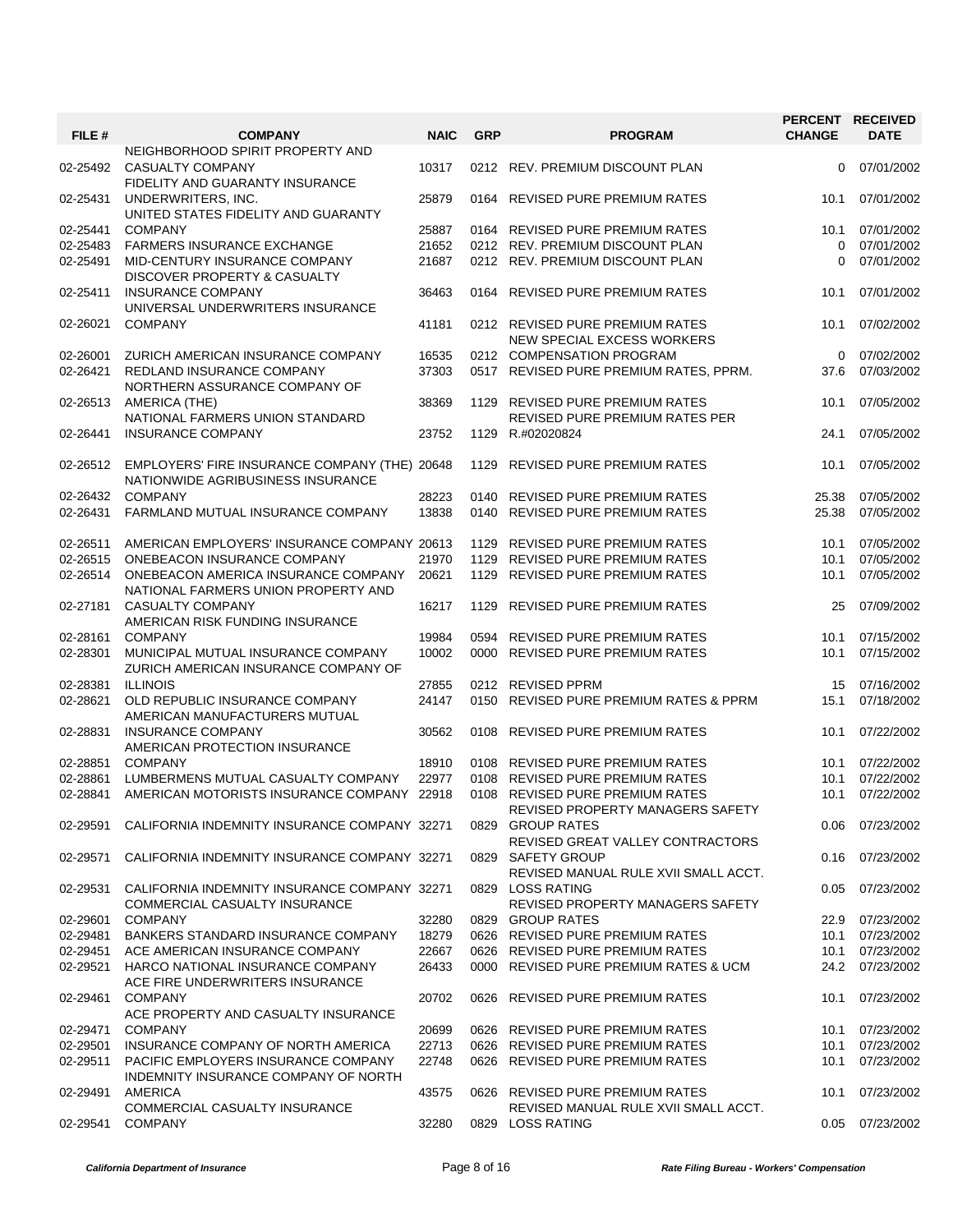| FILE #   | <b>COMPANY</b>                                                                 | <b>NAIC</b>    | <b>GRP</b> | <b>PROGRAM</b>                                                              | <b>CHANGE</b> | PERCENT RECEIVED<br><b>DATE</b> |
|----------|--------------------------------------------------------------------------------|----------------|------------|-----------------------------------------------------------------------------|---------------|---------------------------------|
| 02-29561 | COMMERCIAL CASUALTY INSURANCE<br><b>COMPANY</b>                                | 32280          | 0829       | REVISED BEAR FLAG FARM SAFETY GROUP                                         | $0.2\,$       | 07/23/2002                      |
| 02-29581 | COMMERCIAL CASUALTY INSURANCE<br><b>COMPANY</b>                                | 32280          | 0829       | REVISED GREAT VALLEY CONTRACTORS<br>SAFETY GROUP                            | 0.16          | 07/23/2002                      |
| 02-29551 | CALIFORNIA INDEMNITY INSURANCE COMPANY 32271                                   |                | 0829       | REVISED BEAR FLAG FARM SAFETY GROUP<br>REVISED LOST COST MULTIPLIER AND     | 0.2           | 07/23/2002                      |
| 02-30181 | EVEREST NATIONAL INSURANCE COMPANY                                             | 10120          |            | 1120 DEVIATION<br>REV. UNDERWRITING MANUAL, USL&H                           | 5.3           | 07/29/2002                      |
| 02-30191 | OLD REPUBLIC INSURANCE COMPANY<br>PROVIDENCE WASHINGTON INSURANCE              | 24147          |            | 0150 RULE                                                                   | $\Omega$      | 07/29/2002                      |
| 02-30201 | <b>COMPANY</b>                                                                 | 24295          |            | 0156 REVISED PURE PREMIUM RATES & PPRM                                      | 23.2          | 07/29/2002                      |
| 02-30711 | WESTPORT INSURANCE CORPORATION                                                 | 34207          |            | 0350 REVISED PURE PREMIUM RATES & PPRM                                      | 0             | 07/30/2002                      |
| 02-30691 | NATIONAL AMERICAN INSURANCE COMPANY                                            | 23663          |            | 0000 REVISED PURE PREMIUM RATES                                             | 10.1          | 07/30/2002                      |
| 02-30701 | <b>COREGIS INSURANCE COMPANY</b>                                               | 21318          |            | 0350 REVISED PURE PREMIUM RATES & PPRM<br>REVISED TERRITORIAL RATING, LOSS  | 28.3          | 07/30/2002                      |
| 02-30831 | <b>CYPRESS INSURANCE COMPANY</b><br>RIVERPORT INSURANCE COMPANY OF             | 10855          |            | 0031 RATING PLAN                                                            | 10.2          | 07/31/2002                      |
| 02-30832 | <b>CALIFORNIA</b>                                                              | 11001          | 0098       | REVISED PURE PREMIUM RATES                                                  | 10.1          | 07/31/2002                      |
| 02-30847 | BANCINSURE, INC.                                                               | 18538          |            | 0000 INITIAL RATES, PLANS & RULES                                           | $\Omega$      | 08/02/2002                      |
| 02-30963 | WILLIAMSBURG NATIONAL INSURANCE<br><b>COMPANY</b>                              | 25780          |            | REV. TO WCIRB EX. RATING & UNIT STAT<br>0748 PLANS                          | $\Omega$      | 08/05/2002                      |
|          | WILLIAMSBURG NATIONAL INSURANCE                                                |                |            |                                                                             |               |                                 |
| 02-31022 | <b>COMPANY</b>                                                                 | 25780          | 0748       | NEW WAIVER OF SUBROGATION                                                   | $\Omega$      | 08/06/2002                      |
| 02-31021 | STAR INSURANCE COMPANY                                                         | 18023          | 0748       | NEW WAIVER OF SUBROGATION                                                   | $\Omega$      | 08/06/2002                      |
| 02-31591 | AMERISURE MUTUAL INSURANCE COMPANY                                             | 23396          | 0124       | <b>REVISED PURE PREMIUM RATES</b>                                           | 10.1          | 08/15/2002                      |
| 02-31626 | TRAVELERS CASUALTY COMPANY OF<br><b>CONNECTICUT</b>                            | 36170          | 3321       | MINIMUM PREM. WAIVER OF SUBROGATION                                         | $\Omega$      | 08/16/2002                      |
| 02-31627 | TRAVELERS INDEMNITY COMPANY OF<br>CONNECTICUT (THE)                            | 25682          | 3321       | MINIMUM PREM. WAIVER OF SUBROGATION                                         | $\Omega$      | 08/16/2002                      |
| 02-31628 | TRAVELERS INDEMNITY COMPANY OF ILLINOIS<br>(THE)                               | 25674          | 3321       | MINIMUM PREM. WAIVER OF SUBROGATION                                         | 0             | 08/16/2002                      |
| 02-31629 | TRAVELERS INSURANCE COMPANY (ACCIDENT<br>DEPT)                                 | 39357          | 0041       | MINIMUM PREM. WAIVER OF SUBROGATION                                         | $\Omega$      | 08/16/2002                      |
| 02-31624 | TRAVELERS CASUALTY AND SURETY<br><b>COMPANY</b>                                | 19038          | 3321       | MINIMUM PREM. WAIVER OF SUBROGATION                                         | 0             | 08/16/2002                      |
|          |                                                                                |                |            |                                                                             |               |                                 |
|          | 02-31622 NIPPONKOA INSURANCE COMPANY, LIMITED<br>TRAVELERS CASUALTY AND SURETY | 27073          | 2558       | MINIMUM PREM. WAIVER OF SUBROGATION                                         | 0             | 08/16/2002                      |
| 02-31625 | <b>COMPANY OF ILLINOIS</b><br>PHOENIX ASSURANCE COMPANY OF NEW                 | 19046          | 3321       | MINIMUM PREM. WAIVER OF SUBROGATION                                         | $\Omega$      | 08/16/2002                      |
| 02-31714 | <b>YORK</b><br>TRAVELERS CASUALTY COMPANY OF                                   | 35262          |            | 0553 REVISED RATE FOR CODES 8840 & 9015                                     | $\Omega$      | 08/19/2002                      |
|          | 02-32164 CONNECTICUT<br>TRAVELERS CASUALTY AND SURETY                          | 36170          |            | 3321 REVISED ELIG. SCHEDULE RATING PLAN                                     | $\mathbf{0}$  | 08/26/2002                      |
| 02-32162 | <b>COMPANY</b><br>TRAVELERS CASUALTY AND SURETY                                | 19038          | 3321       | REVISED ELIG. SCHEDULE RATING PLAN                                          | 0             | 08/26/2002                      |
| 02-32163 | <b>COMPANY OF ILLINOIS</b><br>TRAVELERS INSURANCE COMPANY (ACCIDENT            | 19046          | 3321       | REVISED ELIG. SCHEDULE RATING PLAN                                          | 0             | 08/26/2002                      |
| 02-32168 | DEPT)<br>TRAVELERS INDEMNITY COMPANY OF ILLINOIS                               | 39357          |            | 0041 REVISED ELIG. SCHEDULE RATING PLAN                                     | 0             | 08/26/2002                      |
| 02-32166 | (THE)<br>TRAVELERS INDEMNITY COMPANY OF                                        | 25674          | 3321       | REVISED ELIG. SCHEDULE RATING PLAN                                          | 0             | 08/26/2002                      |
| 02-32165 | <b>CONNECTICUT (THE)</b>                                                       | 25682          |            | 3321 REVISED ELIG. SCHEDULE RATING PLAN                                     | 0             | 08/26/2002                      |
| 02-32262 | CINCINNATI INSURANCE COMPANY (THE)                                             | 10677          |            | 0244 REVISED PURE PREMIUM RATES & PPRM<br>NEW EXCESS WORKERS' COMPENSATION  | 22.1          | 08/27/2002                      |
| 02-32346 | GREAT WEST CASUALTY COMPANY                                                    | 11371          |            | 0150 POLICY<br>REVISED MANUAL RULE XIX - HCO RATING                         | 0             | 08/28/2002                      |
| 02-32341 | CALIFORNIA INDEMNITY INSURANCE COMPANY 32271                                   |                | 0829       | PLAN                                                                        | 0             | 08/30/2002                      |
| 02-32347 | SAFETY NATIONAL CASUALTY CORPORATION<br>COMMERCIAL CASUALTY INSURANCE          | 15105          |            | 0074 REVISED SCHEDULE RATING PLAN<br>REVISED MANUAL RULE XIX - HCO RATING   | 0             | 08/30/2002                      |
| 02-32342 | <b>COMPANY</b>                                                                 | 32280          |            | 0829 PLAN                                                                   | 0.7           | 08/30/2002                      |
| 02-32791 | EVEREST NATIONAL INSURANCE COMPANY<br>02-34728 GLOBE INDEMNITY COMPANY         | 10120<br>24600 |            | 1120 NEW PACIFIC DENTAL SAFETY GROUP<br>0553 SERFF: SHORT RATE CANCELLATION | $\Omega$      | 09/09/2002<br>09/19/2002        |

*California Department of Insurance* Page 9 of 16 *Rate Filing Bureau - Workers' Compensation*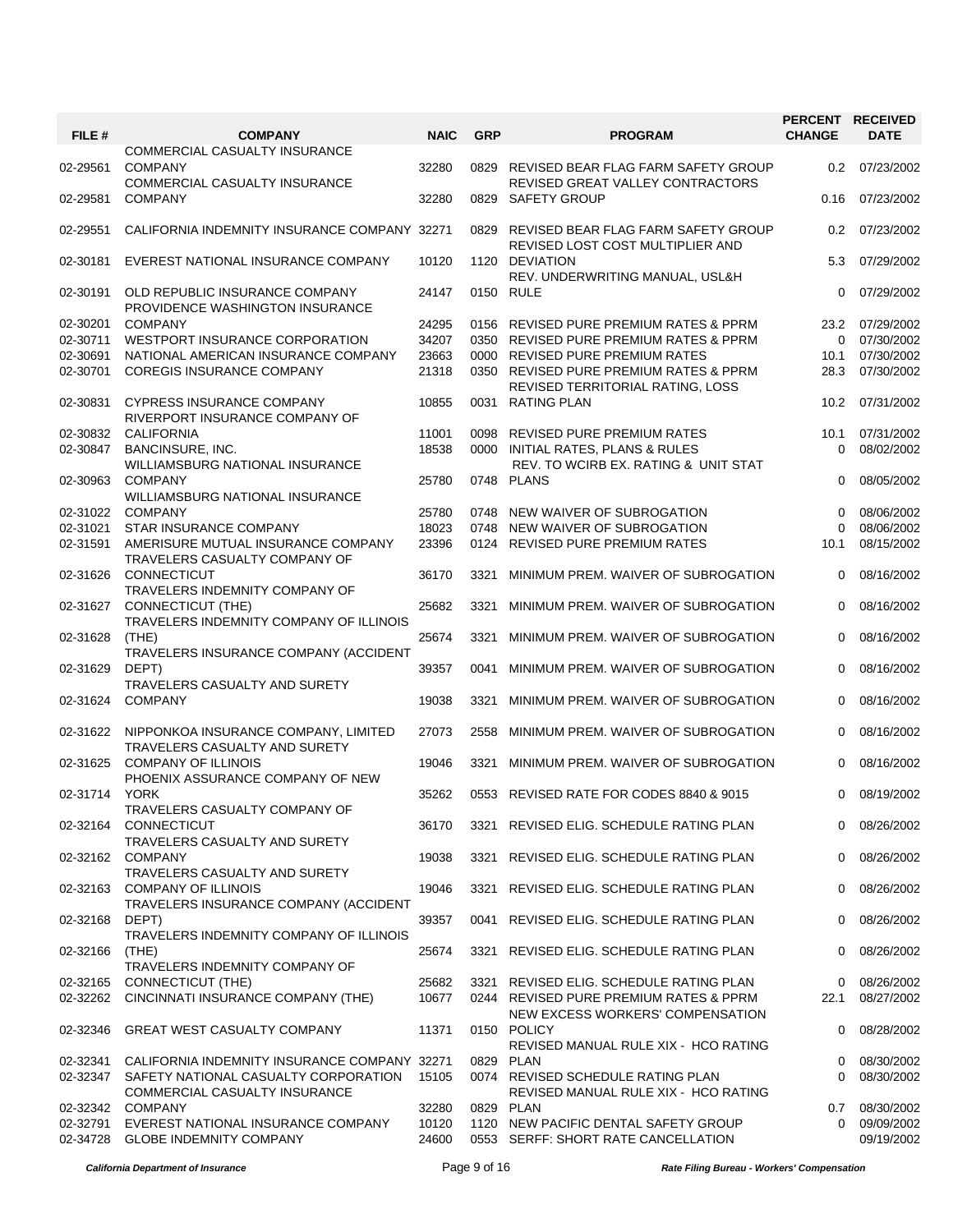| FILE #   | <b>COMPANY</b>                                                                 | <b>NAIC</b> | <b>GRP</b> | <b>PROGRAM</b>                                                                      | PERCENT RECEIVED<br><b>CHANGE</b> | <b>DATE</b>      |
|----------|--------------------------------------------------------------------------------|-------------|------------|-------------------------------------------------------------------------------------|-----------------------------------|------------------|
|          | FIRE AND CASUALTY INSURANCE COMPANY OF                                         |             |            |                                                                                     |                                   |                  |
| 02-34727 | <b>CONNECTICUT (THE)</b>                                                       | 24880       |            | 0553 SERFF: SHORT RATE CANCELLATION                                                 |                                   | 09/19/2002       |
| 02-34732 | ROYAL INDEMNITY COMPANY                                                        | 24678       |            | 0553 SERFF: SHORT RATE CANCELLATION                                                 |                                   | 09/19/2002       |
| 02-34736 | SAFEGUARD INSURANCE COMPANY                                                    | 24694       |            | 0553 SERFF: SHORT RATE CANCELLATION                                                 |                                   | 09/19/2002       |
| 02-34723 | CONNECTICUT INDEMNITY COMPANY (THE)<br>SECURITY INSURANCE COMPANY OF           | 24872       |            | 0553 SERFF: SHORT RATE CANCELLATION                                                 |                                   | 09/19/2002       |
| 02-34737 | <b>HARTFORD</b>                                                                | 24902       |            | 0553 SERFF: SHORT RATE CANCELLATION                                                 |                                   | 09/19/2002       |
| 02-34725 | EMPLOYEE BENEFITS INSURANCE COMPANY                                            | 32794       |            | 0553 SERFF: SHORT RATE CANCELLATION                                                 |                                   | 09/19/2002       |
| 02-34734 | ROYAL INSURANCE COMPANY OF AMERICA<br>PHOENIX ASSURANCE COMPANY OF NEW         | 26980       |            | 0553 SERFF: SHORT RATE CANCELLATION                                                 |                                   | 09/19/2002       |
| 02-34730 | <b>YORK</b><br>AMERICAN AND FOREIGN INSURANCE                                  | 35262       | 0553       | SERFF: SHORT RATE CANCELLATION                                                      |                                   | 09/19/2002       |
| 02-34722 | <b>COMPANY</b>                                                                 | 24589       |            | 0553 SERFF: SHORT RATE CANCELLATION<br><b>NCCI RULE ADOPTION - INCREASED LIMITS</b> | 0                                 | 09/19/2002       |
| 02-33541 | REDLAND INSURANCE COMPANY                                                      | 37303       |            | 0517 FACTORS                                                                        | $\Omega$                          | 09/20/2002       |
| 02-33671 | NIPPONKOA INSURANCE COMPANY, LIMITED<br><b>WILLIAMSBURG NATIONAL INSURANCE</b> | 27073       |            | 2558 REVISED SCHEDULE RATING PLAN<br>NEW RULE, WAIVER OF ADD'L OR RETURN            | $\Omega$                          | 09/24/2002       |
| 02-34242 | <b>COMPANY</b>                                                                 | 25780       |            | 0748 AUDIT PREMIUM<br>NEW RULE, WAIVER OF ADD'L OR RETURN                           | 0                                 | 10/01/2002       |
| 02-34241 | <b>STAR INSURANCE COMPANY</b>                                                  | 18023       |            | 0748 AUDIT PREMIUM<br>REVISED PURE PREMIUM RATES, PPRM,                             | $\Omega$                          | 10/01/2002       |
| 02-34461 | ZENITH INSURANCE COMPANY                                                       | 13269       |            | 0336 PLANS & RULES                                                                  | 11.5                              | 10/07/2002       |
|          |                                                                                |             |            | REVISED PURE PREMIUM RATES, PPRM,                                                   |                                   |                  |
| 02-34462 | ZNAT INSURANCE COMPANY<br>AMERICAN HARDWARE MUTUAL INSURANCE                   | 30120       | 0336       | <b>PLANS &amp; RULES</b>                                                            | 11.5                              | 10/07/2002       |
| 02-34471 | <b>COMPANY</b>                                                                 | 13331       |            | 0291 REVISED PURE PREMIUM RATES                                                     | 10.1                              | 10/07/2002       |
| 02-34451 | NONPROFITS INSURANCE COMPANY                                                   | 36684       |            | 0000 INITIAL RATES, PLANS & RULES                                                   | $\Omega$                          | 10/07/2002       |
|          | TRAVELERS CASUALTY COMPANY OF                                                  |             |            | CALIFORNIA ADDITIONAL DEFENSE                                                       |                                   |                  |
| 02-34664 | CONNECTICUT                                                                    | 36170       |            | 3321 OBLIGATION RULE                                                                | 0                                 | 10/09/2002       |
|          | TRAVELERS INDEMNITY COMPANY OF                                                 |             |            | CALIFORNIA ADDITIONAL DEFENSE                                                       |                                   |                  |
| 02-34665 | CONNECTICUT (THE)                                                              | 25682       | 3321       | <b>OBLIGATION RULE</b>                                                              | 0                                 | 10/09/2002       |
|          |                                                                                |             |            | CALIFORNIA ADDITIONAL DEFENSE                                                       |                                   |                  |
| 02-34661 | NIPPONKOA INSURANCE COMPANY, LIMITED<br>TRAVELERS CASUALTY AND SURETY          | 27073       | 2558       | <b>OBLIGATION RULE</b><br>CALIFORNIA ADDITIONAL DEFENSE                             | 0                                 | 10/09/2002       |
| 02-34663 | <b>COMPANY OF ILLINOIS</b><br>TRAVELERS INDEMNITY COMPANY OF ILLINOIS          | 19046       |            | 3321 OBLIGATION RULE<br>CALIFORNIA ADDITIONAL DEFENSE                               | 0                                 | 10/09/2002       |
| 02-34667 | (THE)                                                                          | 25674       |            | 3321 OBLIGATION RULE                                                                | $\Omega$                          | 10/09/2002       |
|          | TRAVELERS CASUALTY AND SURETY                                                  |             |            | CALIFORNIA ADDITIONAL DEFENSE                                                       |                                   |                  |
| 02-34662 | <b>COMPANY</b>                                                                 | 19038       |            | 3321 OBLIGATION RULE                                                                | $\Omega$                          | 10/09/2002       |
| 02-34969 | MID-CENTURY INSURANCE COMPANY                                                  | 21687       |            | 0212 REVISED PURE PREMIUM RATES                                                     | 12.2                              | 10/15/2002       |
| 02-34968 | <b>FARMERS INSURANCE EXCHANGE</b>                                              | 21652       |            | 0212 REVISED PURE PREMIUM RATES                                                     | 16.2                              | 10/15/2002       |
| 02-34965 | CIVIC PROPERTY AND CASUALTY COMPANY                                            | 10315       |            | 0212 REVISED PURE PREMIUM RATES                                                     |                                   | 16 10/15/2002    |
| 02-34966 | EXACT PROPERTY AND CASUALTY COMPANY<br>NEIGHBORHOOD SPIRIT PROPERTY AND        | 10318       |            | 0212 REVISED PURE PREMIUM RATES                                                     |                                   | 16.2  10/15/2002 |
| 02-34972 | <b>CASUALTY COMPANY</b>                                                        | 10317       |            | 0212 REVISED PURE PREMIUM RATES                                                     |                                   | 12.2  10/15/2002 |
| 02-34974 | <b>TRUCK INSURANCE EXCHANGE</b>                                                | 21709       |            | 0212 REVISED PURE PREMIUM RATES                                                     | 16                                | 10/15/2002       |
| 02-35161 | ALEA NORTH AMERICA INSURANCE COMPANY                                           | 24899       |            | 1325 WAIVER OF SUBROGATION<br>SERFF: REV. TIERED RATING                             | 0                                 | 10/18/2002       |
| 02-37833 | ZURICH AMERICAN INSURANCE COMPANY<br>COMMERCE AND INDUSTRY INSURANCE           | 16535       |            | 0212 UNDERWRITING GUIDELINES                                                        | 0                                 | 10/21/2002       |
| 02-35484 | <b>COMPANY</b>                                                                 | 19410       |            | 0012 REVISED PURE PREMIUM RATES                                                     | 10.5                              | 10/23/2002       |
| 02-35481 | AIU INSURANCE COMPANY                                                          | 19399       |            | 0012 REVISED PURE PREMIUM RATES                                                     | 10.5                              | 10/23/2002       |
| 02-35482 | AMERICAN HOME ASSURANCE COMPANY                                                | 19380       |            | 0012 REVISED PURE PREMIUM RATES                                                     | 10.5                              | 10/23/2002       |
| 02-35488 | NEW HAMPSHIRE INSURANCE COMPANY                                                | 23841       |            | 0012 REVISED PURE PREMIUM RATES                                                     | 10.5                              | 10/23/2002       |
|          |                                                                                |             |            | REVISED PURE PREMIUM RATES, PPRM &                                                  |                                   |                  |
| 02-35491 | SAFETY NATIONAL CASUALTY CORPORATION<br>INSURANCE COMPANY OF THE STATE OF      | 15105       |            | 0074 PLANS                                                                          | 20.7                              | 10/23/2002       |
| 02-35486 | PENNSYLVANIA (THE)<br>NATIONAL UNION FIRE INSURANCE COMPANY                    | 19429       |            | 0012 REVISED PURE PREMIUM RATES                                                     | 10.5                              | 10/23/2002       |
| 02-35487 | OF PITTSBURGH, PA<br>BIRMINGHAM FIRE INSURANCE COMPANY OF                      | 19445       |            | 0012 REVISED PURE PREMIUM RATES                                                     | 10.5                              | 10/23/2002       |
| 02-35483 | PENNSYLVANIA                                                                   | 19402       |            | 0012 REVISED PURE PREMIUM RATES                                                     | 10.5                              | 10/23/2002       |
| 02-35485 | <b>GRANITE STATE INSURANCE COMPANY</b>                                         | 23809       |            | 0012 REVISED PURE PREMIUM RATES                                                     | 10.5                              | 10/23/2002       |
| 02-35677 | GUIDEONE MUTUAL INSURANCE COMPANY                                              | 15032       |            | 0303 REVISED SAFETY DISCOUNT                                                        |                                   | 5.26 10/28/2002  |

*California Department of Insurance* Page 10 of 16 *Rate Filing Bureau - Workers' Compensation*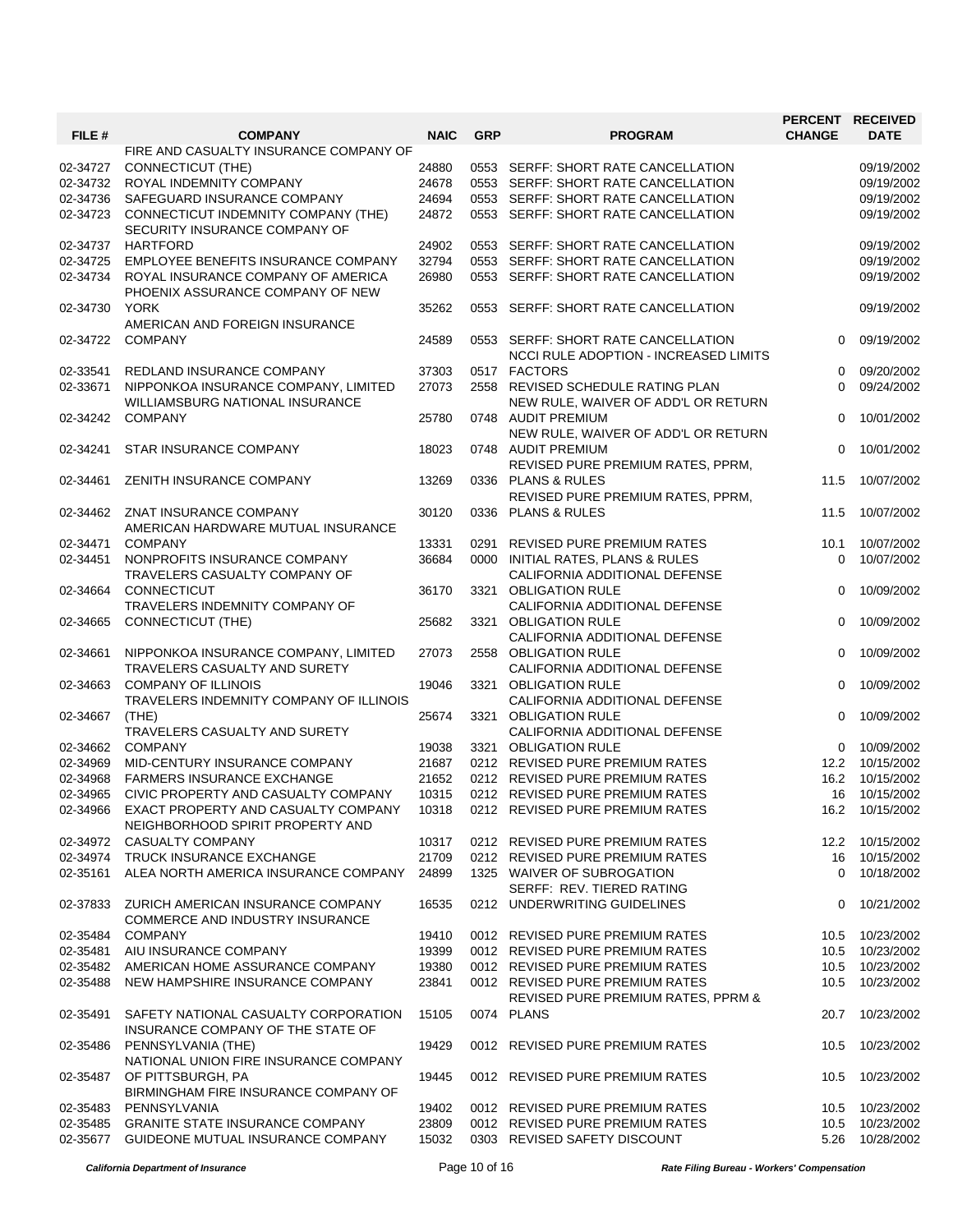| FILE #   | <b>COMPANY</b>                             | <b>NAIC</b> | <b>GRP</b> | <b>PROGRAM</b>                                 | <b>CHANGE</b> | PERCENT RECEIVED<br><b>DATE</b> |
|----------|--------------------------------------------|-------------|------------|------------------------------------------------|---------------|---------------------------------|
|          | TOKIO MARINE AND FIRE INSURANCE            |             |            |                                                |               |                                 |
| 02-35961 | COMPANY, LIMITED (THE)                     | 12904       |            | 3098 REVISED PURE PREMIUM RATES                | 14.3          | 11/01/2002                      |
| 02-35962 | TRANS PACIFIC INSURANCE COMPANY            | 41238       |            | 3098 REVISED PURE PREMIUM RATES                | 11.7          | 11/01/2002                      |
|          | NORTHWESTERN PACIFIC INDEMNITY             |             |            | REVISED PURE PREMIUM RATES AND                 |               |                                 |
|          |                                            |             |            | 0038 PLANS                                     |               | 11/04/2002                      |
| 02-36074 | <b>COMPANY</b>                             | 20338       |            |                                                | 22.1          |                                 |
|          |                                            |             |            | REVISED PURE PREMIUM RATES AND                 |               |                                 |
| 02-36075 | PACIFIC INDEMNITY COMPANY                  | 20346       |            | 0038 PLANS                                     | 22.1          | 11/04/2002                      |
|          |                                            |             |            | REVISED PURE PREMIUM RATES AND                 |               |                                 |
|          | 02-36072 FEDERAL INSURANCE COMPANY         | 20281       |            | 0038 PLANS                                     | 22.1          | 11/04/2002                      |
|          |                                            |             |            | <b>REVISED PURE PREMIUM RATES AND</b>          |               |                                 |
| 02-36073 | <b>GREAT NORTHERN INSURANCE COMPANY</b>    | 20303       |            | 0038 PLANS                                     | 22.1          | 11/04/2002                      |
|          | SAMSUNG FIRE & MARINE INSURANCE CO.,       |             |            | REVISED PURE PREMIUM RATES AND                 |               |                                 |
| 02-36076 | LTD. (UNITED STATES BRANCH)                | 38300       |            | 0038 PLANS                                     | 22.1          | 11/04/2002                      |
|          |                                            |             |            |                                                |               |                                 |
|          |                                            |             |            | REVISED PURE PREMIUM RATES AND                 |               |                                 |
| 02-36077 | VIGILANT INSURANCE COMPANY                 | 20397       |            | 0038 PLANS                                     | 22.1          | 11/04/2002                      |
|          |                                            |             |            | REVISED PURE PREMIUM RATES AND                 |               |                                 |
| 02-36071 | CHUBB INDEMNITY INSURANCE COMPANY          | 12777       |            | 0038 PLANS                                     | 22.1          | 11/04/2002                      |
| 02-36684 | ATLANTIC INSURANCE COMPANY                 | 22209       |            | 3321 REVISED PURE PREMIUM RATES                | 10.5          | 11/05/2002                      |
| 02-36685 | <b>GULF INSURANCE COMPANY</b>              | 22217       |            | 3321 REVISED PURE PREMIUM RATES                | 10.5          | 11/05/2002                      |
| 02-36686 | SELECT INSURANCE COMPANY                   | 22233       |            | 3321 REVISED PURE PREMIUM RATES                | 10.5          | 11/05/2002                      |
| 02-36333 | WESTPORT INSURANCE CORPORATION             | 34207       |            | 0350 REVISED PURE PREMIUM RATES                | 10.5          | 11/07/2002                      |
| 02-36332 | <b>COREGIS INSURANCE COMPANY</b>           | 21318       |            | 0350 REVISED PURE PREMIUM RATES                | 10.5          | 11/07/2002                      |
|          |                                            |             |            |                                                |               |                                 |
|          | WILLIAMSBURG NATIONAL INSURANCE            |             |            | REVISED PURE PREMIUM RATES, RATING             |               |                                 |
| 02-36464 | <b>COMPANY</b>                             | 25780       |            | 0748 PLANS & MANUAL                            | 6.5           | 11/08/2002                      |
| 02-36462 | FLORISTS' MUTUAL INSURANCE COMPANY         | 13978       |            | 0349 REVISED PURE PREMIUM RATES & UCM          | 29.2          | 11/08/2002                      |
|          | WAUSAU UNDERWRITERS INSURANCE              |             |            | SERFF: REVISED PURE PREMIUM RATES,             |               |                                 |
| 02-37223 | <b>COMPANY</b>                             | 26042       |            | 0111 PLANS AND RULES                           | 11.2          | 11/08/2002                      |
|          |                                            |             |            | SERFF: REVISED PURE PREMIUM RATES,             |               |                                 |
| 02-37222 | WAUSAU BUSINESS INSURANCE COMPANY          | 26069       |            | 0111 PLANS AND RULES                           | $-1.1$        | 11/08/2002                      |
|          |                                            |             |            | REVISED PURE PREMIUM RATES, RATING             |               |                                 |
| 02-36463 | STAR INSURANCE COMPANY                     | 18023       |            | 0748 PLANS & MANUAL                            | 8.8           | 11/08/2002                      |
|          | EMPLOYERS INSURANCE COMPANY OF             |             |            | SERFF: REVISED PURE PREMIUM RATES,             |               |                                 |
|          |                                            |             |            |                                                |               |                                 |
| 02-37221 | WAUSAU                                     | 21458       |            | 0111 PLANS AND RULES                           | 24.2          | 11/08/2002                      |
|          |                                            |             |            | <b>REVISED PURE PREMIUM RATES, PPRMS &amp;</b> |               |                                 |
| 02-36461 | GUIDEONE MUTUAL INSURANCE COMPANY          | 15032       |            | 0303 UCMS                                      | 10.5          | 11/08/2002                      |
|          | NORTH AMERICAN SPECIALTY INSURANCE         |             |            |                                                |               |                                 |
| 02-36549 | <b>COMPANY</b>                             | 29874       |            | 0181 REVISED PURE PREMIUM RATES & PPRM         | 22.8          | 11/12/2002                      |
| 02-36546 | <b>GOLDEN EAGLE INSURANCE CORPORATION</b>  | 10836       |            | 0111 REVISED PURE PREMIUM RATES                | 4.9           | 11/12/2002                      |
|          | AMERICAN MANUFACTURERS MUTUAL              |             |            |                                                |               |                                 |
| 02-36761 | <b>INSURANCE COMPANY</b>                   | 30562       |            | 0108 REVISED PURE PREMIUM RATES                | 10.5          | 11/13/2002                      |
|          | AMERICAN MANUFACTURERS MUTUAL              |             |            | REV'D SAFETY GRP RATES - RH-02022520 &         |               |                                 |
| 02-36701 | <b>INSURANCE COMPANY</b>                   | 30562       |            | 0108 DEVIATIONS                                |               | 5.2 11/13/2002                  |
|          | AMERICAN PROTECTION INSURANCE              |             |            |                                                |               |                                 |
|          |                                            |             |            |                                                |               |                                 |
| 02-36763 | <b>COMPANY</b>                             | 18910       |            | 0108 REVISED PURE PREMIUM RATES                |               | 10.5 11/13/2002                 |
| 02-36764 | LUMBERMENS MUTUAL CASUALTY COMPANY         | 22977       |            | 0108 REVISED PURE PREMIUM RATES                | 10.5          | 11/13/2002                      |
|          |                                            |             |            | REVISED PURE PREMIUM RATES AND                 |               |                                 |
| 02-36687 | FREMONT EMPLOYERS INSURANCE COMPANY 11512  |             |            | 3363 PLANS                                     |               | 11.2 11/13/2002                 |
|          |                                            |             |            | REV'D SAFETY GRP RATES - RH-02022520 &         |               |                                 |
| 02-36702 | AMERICAN MOTORISTS INSURANCE COMPANY 22918 |             |            | 0108 DEVIATIONS                                | 4.6           | 11/13/2002                      |
| 02-36762 | AMERICAN MOTORISTS INSURANCE COMPANY 22918 |             |            | 0108 REVISED PURE PREMIUM RATES                | 10.5          | 11/13/2002                      |
|          |                                            |             |            | REVISED PURE PREMIUM RATES, PPRMS,             |               |                                 |
| 02-36872 | <b>GLOBE INDEMNITY COMPANY</b>             | 24600       |            | 0553 PLANS                                     | 13.7          | 11/14/2002                      |
|          |                                            |             |            |                                                |               |                                 |
|          | AMERICAN AND FOREIGN INSURANCE             |             |            | REVISED PURE PREMIUM RATES, PPRMS,             |               |                                 |
| 02-36867 | <b>COMPANY</b>                             | 24589       |            | 0553 PLANS                                     | 19.6          | 11/14/2002                      |
|          | FIRE AND CASUALTY INSURANCE COMPANY OF     |             |            | REVISED PURE PREMIUM RATES, PPRMS,             |               |                                 |
| 02-36870 | CONNECTICUT (THE)                          | 24880       |            | 0553 PLANS                                     | 21.9          | 11/14/2002                      |
|          | SECURITY INSURANCE COMPANY OF              |             |            | REVISED PURE PREMIUM RATES, PPRMS,             |               |                                 |
| 02-36881 | <b>HARTFORD</b>                            | 24902       |            | 0553 PLANS                                     | 13.7          | 11/14/2002                      |
|          | PREFERRED EMPLOYERS INSURANCE              |             |            | REV'D PURE PREM. RATES, MIN. PREM.,            |               |                                 |
| 02-36893 | <b>COMPANY</b>                             | 10900       |            | 0098 SCM'S & PPRM                              | 17.5          | 11/14/2002                      |
|          |                                            |             |            | REVISED PURE PREMIUM RATES, PPRMS,             |               |                                 |
|          |                                            |             |            |                                                |               |                                 |
| 02-36880 | SAFEGUARD INSURANCE COMPANY                | 24694       |            | 0553 PLANS                                     | 13.7          | 11/14/2002                      |
|          |                                            |             |            | REVISED PURE PREMIUM RATES, PPRMS,             |               |                                 |
| 02-36868 | CONNECTICUT INDEMNITY COMPANY (THE)        | 24872       |            | 0553 PLANS                                     |               | 13.7 11/14/2002                 |
|          |                                            |             |            |                                                |               |                                 |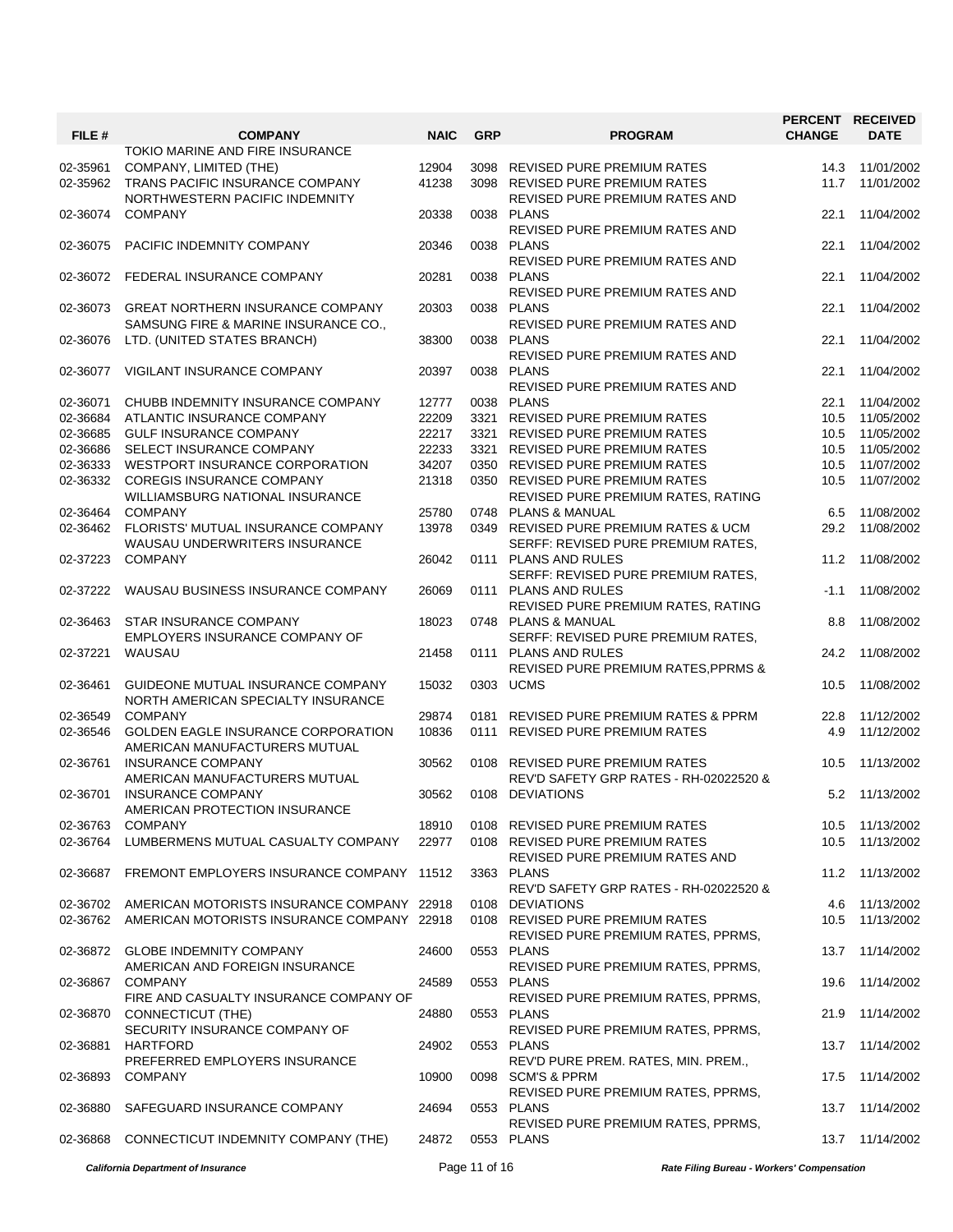| FILE #         | <b>COMPANY</b>                                     | <b>NAIC</b> | <b>GRP</b> | <b>PROGRAM</b>                                                       | PERCENT RECEIVED<br><b>CHANGE</b> | <b>DATE</b>      |
|----------------|----------------------------------------------------|-------------|------------|----------------------------------------------------------------------|-----------------------------------|------------------|
|                |                                                    |             |            | REVISED PURE PREMIUM RATES, PPRMS,                                   |                                   |                  |
| 02-36876       | ROYAL INDEMNITY COMPANY                            | 24678       |            | 0553 PLANS                                                           | 13.7                              | 11/14/2002       |
|                |                                                    |             |            | REVISED PURE PREMIUM RATES, PPRMS,                                   |                                   |                  |
| 02-36878       | ROYAL INSURANCE COMPANY OF AMERICA                 | 26980       |            | 0553 PLANS                                                           | 13.7                              | 11/14/2002       |
|                | PHOENIX ASSURANCE COMPANY OF NEW                   |             |            | REVISED PURE PREMIUM RATES, PPRMS,                                   |                                   |                  |
| 02-36874       | <b>YORK</b>                                        | 35262       |            | 0553 PLANS                                                           |                                   | 13.7 11/14/2002  |
|                | AMERICAN MANUFACTURERS MUTUAL                      |             |            |                                                                      |                                   |                  |
| 02-37021       | <b>INSURANCE COMPANY</b>                           | 30562       |            | 0108 NEW EXPENSE MODIFICATION PLAN                                   | $\Omega$                          | 11/15/2002       |
| 02-37001       | ATLANTIC MUTUAL INSURANCE COMPANY                  | 19895       |            | 0024 REVISED PURE PREMIUM RATES                                      | 13.6                              | 11/15/2002       |
| 02-37002       | ATLANTIC SPECIALTY INSURANCE COMPANY               | 27154       |            | 0024 REVISED PURE PREMIUM RATES                                      | $\Omega$                          | 11/15/2002       |
|                |                                                    |             |            | REVISED RATES FOR PREFERRED WINERY                                   |                                   |                  |
| 02-37041       | <b>GOLDEN EAGLE INSURANCE CORPORATION</b>          | 10836       |            | 0111 PROGRAM                                                         | 4.9                               | 11/15/2002       |
| 02-37003       | CENTENNIAL INSURANCE COMPANY                       | 19909       |            | 0024 REVISED PURE PREMIUM RATES                                      | 15                                | 11/15/2002       |
| 02-37024       | LUMBERMENS MUTUAL CASUALTY COMPANY                 | 22977       |            | 0108 NEW EXPENSE MODIFICATION PLAN                                   | 10.5                              | 11/15/2002       |
| 02-37022       | AMERICAN MOTORISTS INSURANCE COMPANY 22918         |             |            | 0108 NEW EXPENSE MODIFICATION PLAN                                   | 10.5                              | 11/15/2002       |
|                | AMERICAN PROTECTION INSURANCE                      |             |            |                                                                      |                                   |                  |
| 02-37023       | <b>COMPANY</b>                                     | 18910       |            | 0108 NEW EXPENSE MODIFICATION PLAN                                   | 10.5                              | 11/15/2002       |
| 02-37113       | REDLAND INSURANCE COMPANY                          | 37303       |            | 0517 REVISED PURE PREMIUM RATES, PLANS                               | 10.5                              | 11/18/2002       |
|                |                                                    |             |            | REVISED PURE PREMIUM RATES AND                                       |                                   |                  |
| 02-37102       | EVEREST NATIONAL INSURANCE COMPANY                 | 10120       |            | 1120 PLANS                                                           | 14.2                              | 11/18/2002       |
|                |                                                    |             |            | NEW INCREASED EMPLOYER'S LIABILITY                                   |                                   |                  |
| 02-37101       | LUMBERMEN'S UNDERWRITING ALLIANCE                  | 23108       |            | 0000 LIMITS                                                          | $\Omega$                          | 11/18/2002       |
| 02-37111       | CLARENDON NATIONAL INSURANCE COMPANY 20532         |             |            | 0517 REVISED PURE PREMIUM RATES, PLANS                               | 10.5                              | 11/18/2002       |
| 02-37112       | HARBOR SPECIALTY INSURANCE COMPANY                 | 21806       |            | 0517 REVISED PURE PREMIUM RATES, PLANS                               | 13.2                              | 11/18/2002       |
|                |                                                    |             |            | SERFF: REVISED PURE PREMIUM RATES                                    |                                   |                  |
| 02-37437       | LIBERTY INSURANCE CORPORATION                      | 42404       |            | 0111 AND PLANS                                                       | 29.1                              | 11/19/2002       |
|                |                                                    |             |            | <b>REVISED PURE PREMIUM RATES PER AB</b>                             |                                   |                  |
| 02-37202       | CALIFORNIA INDEMNITY INSURANCE COMPANY 32271       |             | 0829 749   |                                                                      | 5.1                               | 11/19/2002       |
|                | REPUBLIC INDEMNITY COMPANY OF<br><b>CALIFORNIA</b> |             |            |                                                                      |                                   |                  |
| 02-37205       | COMMERCIAL CASUALTY INSURANCE                      | 43753       |            | 0084 REVISED PURE PREMIUM RATES<br>REVISED PURE PREMIUM RATES PER AB | 14.9                              | 11/19/2002       |
| 02-37203       | <b>COMPANY</b>                                     | 32280       | 0829 749   |                                                                      | 5.1                               | 11/19/2002       |
|                |                                                    |             |            | RENEWAL OF 7-11 SAFETY GROUP                                         |                                   |                  |
| 02-37201       | <b>GREAT AMERICAN INSURANCE COMPANY</b>            | 16691       |            | 0084 PROGRAM                                                         | 18.3                              | 11/19/2002       |
|                |                                                    |             |            | SERFF: REVISED PURE PREMIUM RATES                                    |                                   |                  |
| 02-37439       | LIBERTY MUTUAL FIRE INSURANCE COMPANY              | 23035       |            | 0111 AND PLANS                                                       | 13.1                              | 11/19/2002       |
|                |                                                    |             |            | SERFF: REVISED PURE PREMIUM RATES                                    |                                   |                  |
| 02-37440       | LIBERTY MUTUAL INSURANCE COMPANY                   | 23043       |            | 0111 AND PLANS                                                       | 13.1                              | 11/19/2002       |
| 02-37211       | MUNICIPAL MUTUAL INSURANCE COMPANY                 | 10002       |            | 0000 REVISED PURE PREMIUM RATES                                      | 10.5                              | 11/19/2002       |
|                |                                                    |             |            | SERFF: REVISED PURE PREMIUM RATES                                    |                                   |                  |
| 02-37436       | LM INSURANCE CORPORATION                           | 33600       |            | 0111 AND PLANS                                                       | 13.1                              | 11/19/2002       |
|                | FIRST LIBERTY INSURANCE CORPORATION                |             |            | SERFF: REVISED PURE PREMIUM RATES                                    |                                   |                  |
| 02-37434 (THE) |                                                    | 33588       |            | 0111 AND PLANS                                                       |                                   | 13.1 11/19/2002  |
|                | 02-37204 REPUBLIC INDEMNITY COMPANY OF AMERICA     | 22179       |            | 0084 REVISED PURE PREMIUM RATES                                      |                                   | 15.2 11/19/2002  |
|                |                                                    |             |            | REVISED PPR'S, PPRM'S & 2003 MANUAL                                  |                                   |                  |
| 02-37371       | <b>GREAT AMERICAN ASSURANCE COMPANY</b>            | 26344       |            | 0084 ADOPTION                                                        |                                   | 15.7 11/20/2002  |
| 02-37368       | TRANSPORTATION INSURANCE COMPANY                   | 20494       |            | 0218 REVISED PURE PREMIUM RATES                                      | 14                                | 11/20/2002       |
|                |                                                    |             |            | REVISED PPR'S, PPRM'S & 2003 MANUAL                                  |                                   |                  |
| 02-37372       | <b>GREAT AMERICAN INSURANCE COMPANY</b>            | 16691       |            | 0084 ADOPTION                                                        | 16.5                              | 11/20/2002       |
|                | AMERICAN CASUALTY COMPANY OF READING,              |             |            |                                                                      |                                   |                  |
| 02-37364       | PENNSYLVANIA                                       | 20427       |            | 0218 REVISED PURE PREMIUM RATES                                      |                                   | 14 11/20/2002    |
| 02-37367       | TRANSCONTINENTAL INSURANCE COMPANY                 | 20486       |            | 0218 REVISED PURE PREMIUM RATES                                      | 14                                | 11/20/2002       |
|                | <b>GREAT AMERICAN INSURANCE COMPANY OF</b>         |             |            | REVISED PPR'S, PPRM'S & 2003 MANUAL                                  |                                   |                  |
| 02-37373       | NEW YORK                                           | 22136       |            | 0084 ADOPTION                                                        |                                   | 15.7 11/20/2002  |
| 02-37369       | VALLEY FORGE INSURANCE COMPANY                     | 20508       |            | 0218 REVISED PURE PREMIUM RATES                                      | 14                                | 11/20/2002       |
|                | NATIONAL FIRE INSURANCE COMPANY OF                 |             |            |                                                                      |                                   |                  |
| 02-37366       | HARTFORD                                           | 20478       |            | 0218 REVISED PURE PREMIUM RATES                                      | 14                                | 11/20/2002       |
|                | <b>GREAT AMERICAN ALLIANCE INSURANCE</b>           |             |            | REVISED PPR'S, PPRM'S & 2003 MANUAL                                  |                                   |                  |
| 02-37370       | <b>COMPANY</b>                                     | 26832       |            | 0084 ADOPTION                                                        |                                   | 24.5 11/20/2002  |
| 02-37374       | HARCO NATIONAL INSURANCE COMPANY                   | 26433       |            | 0000 REVISED PURE PREMIUM RATES                                      |                                   | 10.5 11/20/2002  |
| 02-37365       | CONTINENTAL CASUALTY COMPANY                       | 20443       |            | 0218 REVISED PURE PREMIUM RATES                                      | 14                                | 11/20/2002       |
|                |                                                    |             |            | REVISED PURE PREMIUM RATES AND                                       |                                   |                  |
| 02-37451       | SPRINGFIELD INSURANCE COMPANY                      | 36790       |            | 0000 PLANS                                                           |                                   | 19.73 11/21/2002 |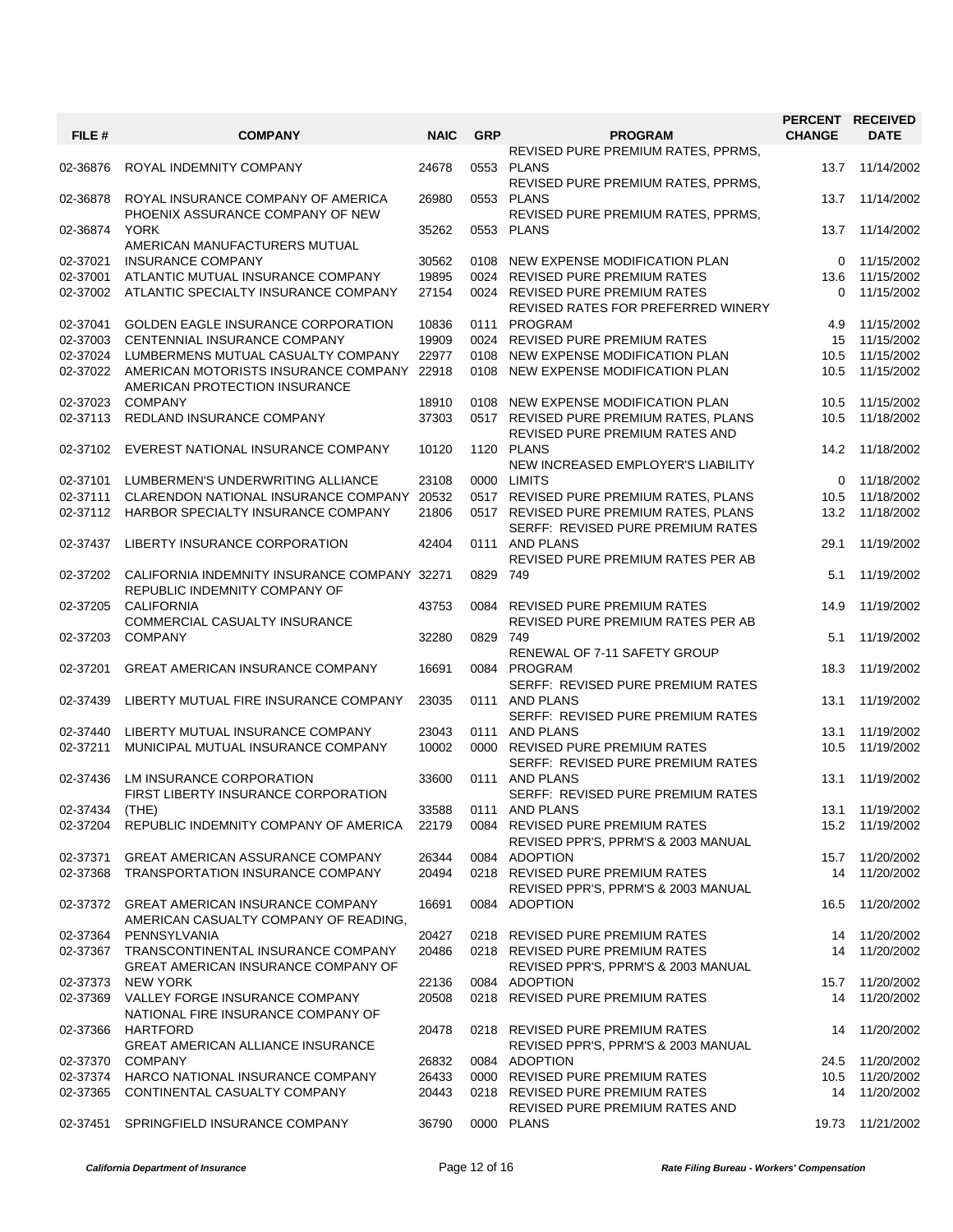|          |                                                                       |             |            |                                                          | PERCENT RECEIVED |                 |
|----------|-----------------------------------------------------------------------|-------------|------------|----------------------------------------------------------|------------------|-----------------|
| FILE #   | <b>COMPANY</b>                                                        | <b>NAIC</b> | <b>GRP</b> | <b>PROGRAM</b>                                           | <b>CHANGE</b>    | <b>DATE</b>     |
| 02-37471 | AMERICAN AUTOMOBILE INSURANCE<br><b>COMPANY</b>                       | 21849       |            | REVISED RATES FOR VETERINARY MED.<br>0761 ASSOC. PROGRAM | 4.9              | 11/21/2002      |
| 02-37457 | AMERICAN AUTOMOBILE INSURANCE<br><b>COMPANY</b>                       | 21849       |            | 0761 REVISED PURE PREMIUM RATES                          | 16.4             | 11/21/2002      |
| 02-37465 | NATIONAL SURETY CORPORATION                                           | 21881       | 0761       | <b>REVISED PURE PREMIUM RATES</b>                        | 16.6             | 11/21/2002      |
| 02-37461 | AMERICAN INSURANCE COMPANY (THE)                                      | 21857       |            | 0761 REVISED PURE PREMIUM RATES                          | 17.1             | 11/21/2002      |
|          |                                                                       |             |            |                                                          |                  |                 |
| 02-37464 | FIREMAN'S FUND INSURANCE COMPANY                                      | 21873       |            | 0761 REVISED PURE PREMIUM RATES                          | 16.9             | 11/21/2002      |
| 02-37462 | ASSOCIATED INDEMNITY CORPORATION                                      | 21865       |            | 0761 REVISED PURE PREMIUM RATES                          | 17.1             | 11/21/2002      |
| 02-37453 | COMBINED SPECIALTY INSURANCE COMPANY<br>NORTHERN ASSURANCE COMPANY OF | 40827       |            | 0317 REVISED PURE PREMIUM RATES                          | 5.1              | 11/21/2002      |
| 02-37494 | AMERICA (THE)<br>SUMITOMO MARINE & FIRE INSURANCE                     | 38369       | 1129       | <b>REVISED PURE PREMIUM RATES</b>                        | 10.5             | 11/22/2002      |
| 02-37503 | <b>COMPANY OF AMERICA</b>                                             | 20362       | 2978       | NEW 7-11 SAFETY GROUP PROGRAM                            | 31.32            | 11/22/2002      |
| 02-37502 | OAK RIVER INSURANCE COMPANY                                           | 34630       |            | 0031 REVISED PURE PREMIUM RATES, PPRMS                   | 16.8             | 11/22/2002      |
| 02-37493 | EMPLOYERS' FIRE INSURANCE COMPANY (THE) 20648                         |             | 1129       | <b>REVISED PURE PREMIUM RATES</b>                        | 10.5             | 11/22/2002      |
| 02-37491 | VANLINER INSURANCE COMPANY                                            | 21172       |            | 0000 REVISED PURE PREMIUM RATES                          | 4.21             | 11/22/2002      |
|          | HARTFORD ACCIDENT AND INDEMNITY                                       |             |            | REVISED PURE PREMIUM RATES AND                           |                  |                 |
| 02-37504 | <b>COMPANY</b>                                                        | 22357       |            | 0091 PLANS                                               | 13.84            | 11/22/2002      |
|          |                                                                       |             |            | REVISED PURE PREMIUM RATES AND                           |                  |                 |
| 02-37505 | HARTFORD CASUALTY INSURANCE COMPANY                                   | 29424       |            | 0091 PLANS                                               | 10.42            | 11/22/2002      |
|          |                                                                       |             |            | REVISED PURE PREMIUM RATES AND                           |                  |                 |
| 02-37506 |                                                                       | 19682       |            | 0091 PLANS                                               |                  |                 |
|          | HARTFORD FIRE INSURANCE COMPANY                                       |             |            |                                                          | 13.84            | 11/22/2002      |
| 02-37492 | AMERICAN EMPLOYERS' INSURANCE COMPANY 20613                           |             |            | 1129 REVISED PURE PREMIUM RATES                          | 10.5             | 11/22/2002      |
| 02-37496 | ONEBEACON INSURANCE COMPANY                                           | 21970       |            | 1129 REVISED PURE PREMIUM RATES                          | 10.5             | 11/22/2002      |
| 02-37501 | <b>CYPRESS INSURANCE COMPANY</b>                                      | 10855       |            | 0031 REVISED PURE PREMIUM RATES, PPRMS                   | 16.8             | 11/22/2002      |
| 02-37495 | ONEBEACON AMERICA INSURANCE COMPANY                                   | 20621       |            | 1129 REVISED PURE PREMIUM RATES                          | 10.5             | 11/22/2002      |
|          | HARTFORD INSURANCE COMPANY OF THE                                     |             |            | REVISED PURE PREMIUM RATES AND                           |                  |                 |
| 02-37507 | <b>MIDWEST</b>                                                        | 37478       |            | 0091 PLANS                                               | 13.84            | 11/22/2002      |
|          | HARTFORD UNDERWRITERS INSURANCE                                       |             |            | REVISED PURE PREMIUM RATES AND                           |                  |                 |
| 02-37508 | <b>COMPANY</b>                                                        | 30104       |            | 0091 PLANS                                               | 10.88            | 11/22/2002      |
|          | PROPERTY AND CASUALTY INSURANCE                                       |             |            | REVISED PURE PREMIUM RATES AND                           |                  |                 |
| 02-37509 | <b>COMPANY OF HARTFORD</b>                                            | 34690       |            | 0091 PLANS                                               |                  | 11/22/2002      |
|          |                                                                       |             |            |                                                          | 13.84            |                 |
|          |                                                                       |             |            | REVISED PURE PREMIUM RATES AND                           |                  |                 |
| 02-37510 | TWIN CITY FIRE INSURANCE COMPANY                                      | 29459       |            | 0091 PLANS                                               | 13.84            | 11/22/2002      |
| 02-37621 | GRAPHIC ARTS MUTUAL INSURANCE COMPANY 25984                           |             | 0201       | REVISED PURE PREMIUM RATES&PPRM                          | 14.9             | 11/25/2002      |
| 02-37834 | KEMPER EMPLOYERS INSURANCE COMPANY                                    | 15563       |            | 0108 REVISED PURE PREMIUM RATES                          | 10.5             | 11/25/2002      |
| 02-37622 | UTICA MUTUAL INSURANCE COMPANY                                        | 25976       |            | 0201 REVISED PURE PREMIUM RATES&PPRM                     | 15.3             | 11/25/2002      |
|          | ARGONAUT-SOUTHWEST INSURANCE                                          |             |            | REVISED PURE PREMIUM RATES, PPRMS,                       |                  |                 |
| 02-37733 | <b>COMPANY</b>                                                        | 19844       |            | 0457 PLANS                                               | 6.1              | 11/26/2002      |
|          |                                                                       |             |            | REVISED PURE PREMIUM RATES, PPRMS,                       |                  |                 |
|          | 02-37731 ARGONAUT INSURANCE COMPANY                                   | 19801       |            | 0457 PLANS                                               |                  | 7.6 11/26/2002  |
|          |                                                                       |             |            | REV'D PPR'S PER 02022520 + AB 749 4.9% &                 |                  |                 |
|          | 02-37723 STATE FARM GENERAL INSURANCE COMPANY 25151                   |             |            | 0176 REV PLANS                                           | 20.8             | 11/26/2002      |
|          |                                                                       |             |            |                                                          |                  |                 |
|          |                                                                       |             |            | REVISED PURE PREMIUM RATES, PPRMS,                       |                  |                 |
|          | 02-37732 ARGONAUT-MIDWEST INSURANCE COMPANY                           | 19828       |            | 0457 PLANS                                               |                  | 7.2 11/26/2002  |
|          |                                                                       |             |            | REV'D PPR'S PER 02022520 + AB 749 4.9% &                 |                  |                 |
|          | 02-37722 STATE FARM FIRE AND CASUALTY COMPANY                         | 25143       |            | 0176 REV PLANS                                           | 20.8             | 11/26/2002      |
|          | 02-37772 ALASKA NATIONAL INSURANCE COMPANY                            | 38733       |            | 0000 REVISED PURE PREMIUM RATES & PPRM                   | 24.6             | 11/27/2002      |
|          |                                                                       |             |            | REVISED PURE PREMIUM RATES AND                           |                  |                 |
| 02-37784 | CALIFORNIA INDEMNITY INSURANCE COMPANY 32271                          |             |            | 0829 PPRM                                                | 37               | 11/27/2002      |
|          | ZURICH AMERICAN INSURANCE COMPANY OF                                  |             |            | SERFF: REVISED PURE PREMIUM RATES &                      |                  |                 |
| 02-37882 | <b>ILLINOIS</b>                                                       | 27855       |            | 0212 PPRMS                                               | 22.9             | 11/27/2002      |
|          |                                                                       |             |            | REVISED PURE PREMIUM RATES AND                           |                  |                 |
|          | 02-37754 EXPLORER INSURANCE COMPANY (THE)                             | 40029       |            | 0922 PPRM                                                |                  | 10.5 11/27/2002 |
|          | DISCOVER PROPERTY & CASUALTY                                          |             |            |                                                          |                  |                 |
|          | <b>INSURANCE COMPANY</b>                                              |             |            | 0164 REVISED PURE PREMIUM RATES                          |                  | 11/27/2002      |
| 02-37763 |                                                                       | 36463       |            |                                                          | 10.5             |                 |
|          |                                                                       |             |            | SERFF: REVISED PURE PREMIUM RATES &                      |                  |                 |
| 02-37881 | ZURICH AMERICAN INSURANCE COMPANY                                     | 16535       |            | 0212 PPRMS                                               | 22.9             | 11/27/2002      |
|          | FIDELITY AND DEPOSIT COMPANY OF                                       |             |            | SERFF: REVISED PURE PREMIUM RATES &                      |                  |                 |
| 02-37877 | MARYLAND                                                              | 39306       |            | 0212 PPRMS                                               | 22.9             | 11/27/2002      |
|          |                                                                       |             |            |                                                          |                  |                 |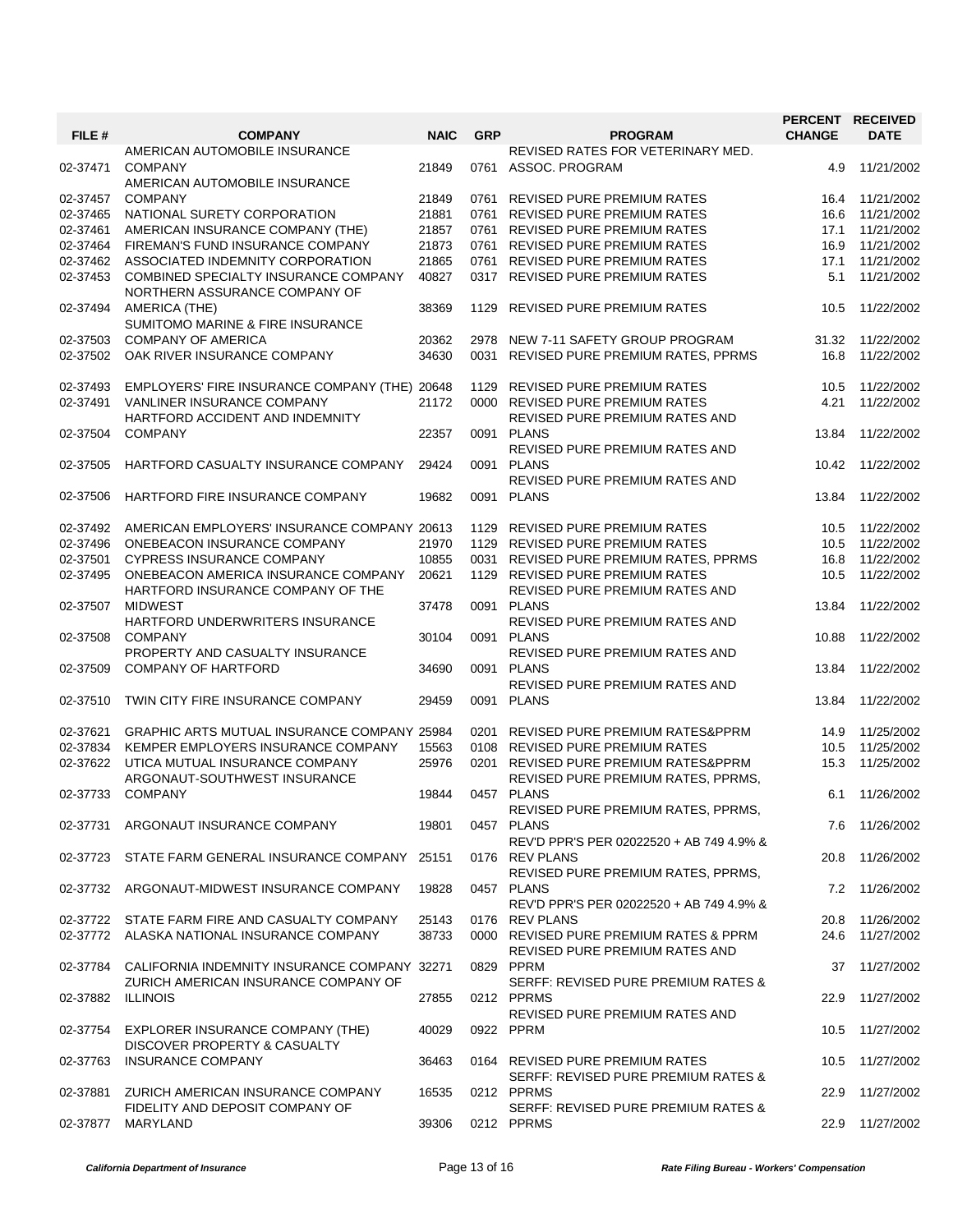| FILE #   | <b>COMPANY</b>                                                                        | <b>NAIC</b> | <b>GRP</b> | <b>PROGRAM</b>                                                         | PERCENT RECEIVED<br><b>CHANGE</b> | <b>DATE</b>     |
|----------|---------------------------------------------------------------------------------------|-------------|------------|------------------------------------------------------------------------|-----------------------------------|-----------------|
|          |                                                                                       |             |            |                                                                        |                                   |                 |
| 02-37879 | NORTHERN INSURANCE COMPANY OF NEW<br><b>YORK</b>                                      | 19372       |            | SERFF: REVISED PURE PREMIUM RATES &<br>0212 PPRMS                      | 22.9                              | 11/27/2002      |
| 02-37752 | STATE COMPENSATION INSURANCE FUND                                                     | 35076       |            | REVISED PURE PREMIUM RATES AND<br>0000 PLANS                           | 15                                | 11/27/2002      |
|          |                                                                                       |             |            | <b>REVISED PURE PREMIUM RATES &amp; PLANS &amp;</b>                    |                                   |                 |
| 02-37783 | LUMBERMEN'S UNDERWRITING ALLIANCE<br>INTERNATIONAL BUSINESS & MERCANTILE              | 23108       |            | 0000 PPRM                                                              | 5.57                              | 11/27/2002      |
| 02-37774 | <b>REASSURANCE COMPANY</b>                                                            | 24139       |            | 0150 REVISED PURE PREMIUM RATES<br>SERFF: REVISED PURE PREMIUM RATES & | 10.7                              | 11/27/2002      |
| 02-37876 | ASSURANCE COMPANY OF AMERICA                                                          | 19305       |            | 0212 PPRMS                                                             | 22.9                              | 11/27/2002      |
| 02-37767 | ARCH INSURANCE COMPANY                                                                | 11150       |            | 1279 REVISED PURE PREMIUM RATES                                        | 16.1                              | 11/27/2002      |
| 02-37776 | MAJESTIC INSURANCE COMPANY                                                            | 42269       |            | 0000 REV. PURE PREMIUM RATES & PLANS                                   | 10.5                              | 11/27/2002      |
| 02-37765 | FIDELITY AND GUARANTY INSURANCE<br>UNDERWRITERS, INC.                                 | 25879       |            | 0164 REVISED PURE PREMIUM RATES                                        | 10.5                              | 11/27/2002      |
| 02-37878 | MARYLAND CASUALTY COMPANY                                                             | 19356       |            | SERFF: REVISED PURE PREMIUM RATES &<br>0212 PPRMS                      | 22.9                              | 11/27/2002      |
|          | UNITED STATES FIDELITY AND GUARANTY                                                   |             |            |                                                                        |                                   |                 |
| 02-37766 | <b>COMPANY</b>                                                                        | 25887       |            | 0164 REVISED PURE PREMIUM RATES<br>REVISED SMALL BUSINESS MERIT RATING | 10.5                              | 11/27/2002      |
| 02-37775 | <b>GRANITE STATE INSURANCE COMPANY</b>                                                | 23809       |            | 0012 PLAN                                                              | 5                                 | 11/27/2002      |
|          | AMERICAN GUARANTEE AND LIABILITY                                                      |             |            | <b>SERFF: REVISED PURE PREMIUM RATES &amp;</b>                         |                                   |                 |
| 02-37873 | <b>INSURANCE COMPANY</b><br>INSURANCE CORPORATION OF NEW YORK                         | 26247       |            | 0212 PPRMS                                                             | 22.9                              | 11/27/2002      |
| 02-37836 | (THE)                                                                                 | 18341       |            | 1314 REVISED PURE PREMIUM RATES                                        | 10.5                              | 11/27/2002      |
| 02-37921 | ELECTRIC INSURANCE COMPANY                                                            | 21261       |            | 0057 REVISED PURE PREMIUM RATES                                        | 23.3                              | 11/27/2002      |
| 02-37880 | <b>VALIANT INSURANCE COMPANY</b>                                                      | 26611       |            | SERFF: REVISED PURE PREMIUM RATES &<br>0212 PPRMS                      | 22.9                              | 11/27/2002      |
| 02-37773 | AMERICAN RISK FUNDING INSURANCE<br><b>COMPANY</b>                                     | 19984       |            | 0594 REVISED PURE PREMIUM RATES                                        | 17.92                             | 11/27/2002      |
| 02-37755 | INSURANCE COMPANY OF THE WEST                                                         | 27847       |            | REVISED PURE PREMIUM RATES AND<br>0922 PPRM                            | 10.5                              | 11/27/2002      |
| 02-37762 | <b>GREAT WEST CASUALTY COMPANY</b><br>FIDELITY AND GUARANTY INSURANCE                 | 11371       | 0150       | <b>REVISED PURE PREMIUM RATES</b>                                      | 10.7                              | 11/27/2002      |
| 02-37764 | <b>COMPANY</b>                                                                        | 35386       |            | 0164 REVISED PURE PREMIUM RATES<br>SERFF: REVISED PURE PREMIUM RATES & | 10.5                              | 11/27/2002      |
| 02-37874 | AMERICAN ZURICH INSURANCE COMPANY                                                     | 40142       |            | 0212 PPRMS                                                             | 22.9                              | 11/27/2002      |
| 02-37771 | ALEA NORTH AMERICA INSURANCE COMPANY                                                  | 24899       |            | 1325 REVISED PURE PREMIUM RATES                                        | 15                                | 11/27/2002      |
| 02-37785 | <b>COMMERCIAL CASUALTY INSURANCE</b><br><b>COMPANY</b>                                | 32280       |            | <b>REVISED PURE PREMIUM RATES AND</b><br>0829 PPRM                     | 37                                | 11/27/2002      |
|          | COMMERCIAL CASUALTY INSURANCE                                                         |             |            |                                                                        |                                   |                 |
| 02-37793 | <b>COMPANY</b>                                                                        | 32280       | 0829       | REVISED SAFETY GROUP RATES                                             | 48.5                              | 11/27/2002      |
| 02-37792 | CALIFORNIA INDEMNITY INSURANCE COMPANY 32271<br>TRAVELERS CASUALTY COMPANY OF         |             |            | 0829 REVISED SAFETY GROUP RATES                                        | 48.5                              | 11/27/2002      |
| 02-37848 | CONNECTICUT                                                                           | 36170       |            | 3321 REVISED PURE PREMIUM RATES                                        |                                   | 10.5 12/02/2002 |
| 02-37917 | XL SPECIALTY INSURANCE COMPANY                                                        | 37885       |            | 1285 REVISED PURE PREMIUM RATES                                        | 10.5                              | 12/02/2002      |
| 02-37905 | <b>BANKERS STANDARD INSURANCE COMPANY</b><br>TRAVELERS INSURANCE COMPANY (ACCIDENT    | 18279       |            | 0626 REVISED PURE PREMIUM RATES                                        | 11.1                              | 12/02/2002      |
| 02-37850 | DEPT)                                                                                 | 39357       |            | 0041 REVISED PURE PREMIUM RATES                                        | 10.5                              | 12/02/2002      |
| 02-37924 | UNIGARD INDEMNITY COMPANY                                                             | 25798       |            | 0400 REVISED PURE PREMIUM RATES                                        | 13.4                              | 12/02/2002      |
| 02-37923 | <b>REGENT INSURANCE COMPANY</b>                                                       | 24449       |            | 0400 REVISED PURE PREMIUM RATES                                        | 23                                | 12/02/2002      |
| 02-37922 | <b>GENERAL CASUALTY COMPANY OF WISCONSIN 24414</b><br>ACE FIRE UNDERWRITERS INSURANCE |             |            | 0400 REVISED PURE PREMIUM RATES                                        | 27.97                             | 12/02/2002      |
| 02-37903 | <b>COMPANY</b>                                                                        | 20702       |            | 0626 REVISED PURE PREMIUM RATES                                        | 11.1                              | 12/02/2002      |
| 02-37847 | TRAVELERS CASUALTY AND SURETY<br><b>COMPANY OF ILLINOIS</b>                           | 19046       |            | 3321 REVISED PURE PREMIUM RATES                                        | 10.5                              | 12/02/2002      |
| 02-37916 | <b>GREENWICH INSURANCE COMPANY</b>                                                    | 22322       |            | 1285 REVISED PURE PREMIUM RATES                                        | 10.5                              | 12/02/2002      |
|          | AMERICAN STATES INSURANCE COMPANY OF                                                  |             |            | REVISED PURE PREMIUM RATES AND                                         |                                   |                 |
| 02-37843 | <b>TEXAS</b>                                                                          | 19712       |            | 0163 PPRM                                                              | 23.7                              | 12/02/2002      |
| 02-37914 | PACIFIC EAGLE INSURANCE COMPANY                                                       | 40380       |            | 0108 REVISED PURE PREMIUM RATES                                        | 10.5                              | 12/02/2002      |
| 02-38091 | CARE WEST INSURANCE COMPANY                                                           | 10520       |            | 0001 REVISED PURE PREMIUM RATES                                        | 75.9                              | 12/02/2002      |
| 02-37913 | EAGLE PACIFIC INSURANCE COMPANY                                                       | 36986       |            | 0108 REVISED PURE PREMIUM RATES                                        | 10.5                              | 12/02/2002      |
|          | 02-37902 ACE AMERICAN INSURANCE COMPANY                                               | 22667       |            | 0626 REVISED PURE PREMIUM RATES                                        | 11.1                              | 12/02/2002      |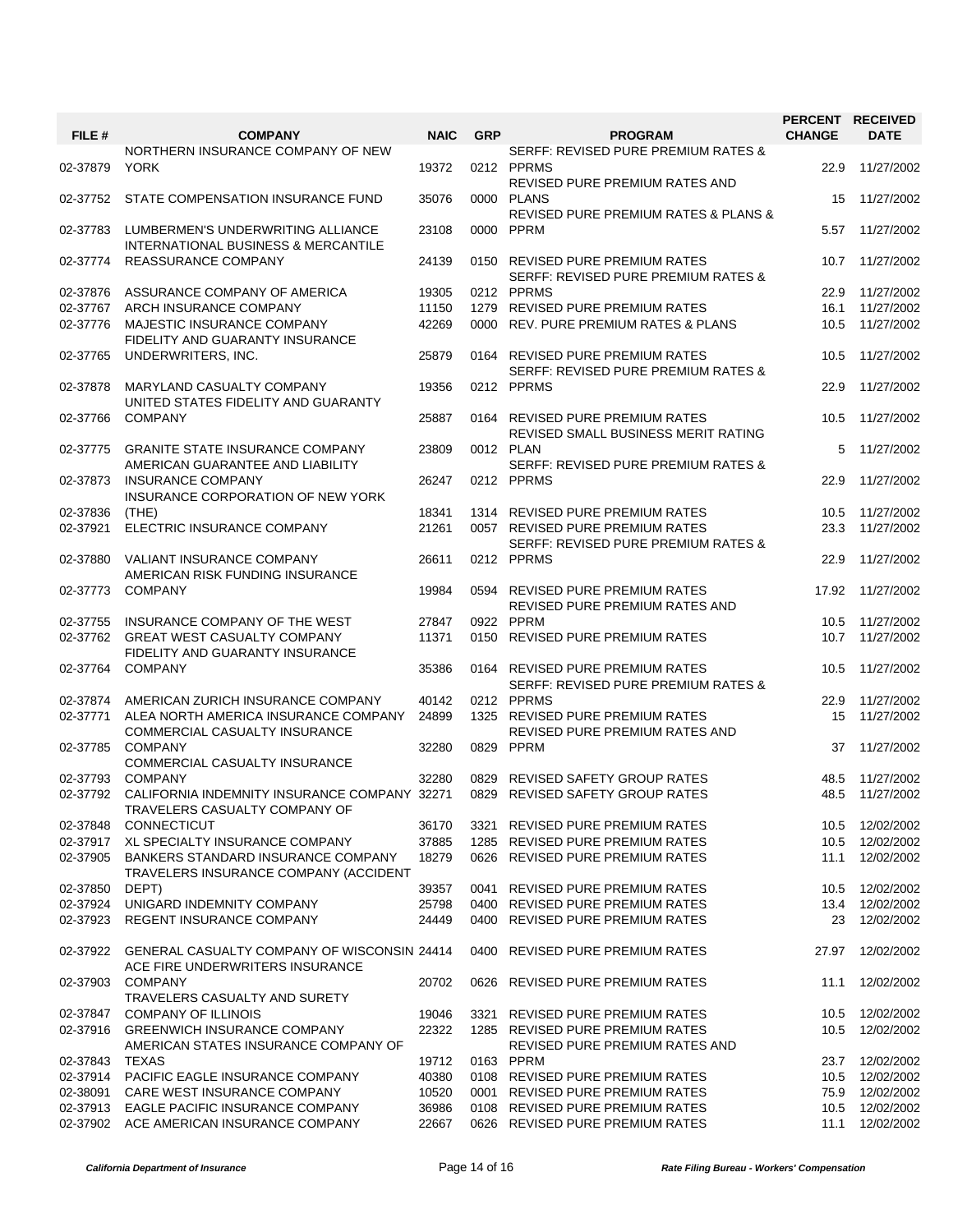|          |                                                                                |             |            |                                                            |               | PERCENT RECEIVED |
|----------|--------------------------------------------------------------------------------|-------------|------------|------------------------------------------------------------|---------------|------------------|
| FILE #   | <b>COMPANY</b>                                                                 | <b>NAIC</b> | <b>GRP</b> | <b>PROGRAM</b>                                             | <b>CHANGE</b> | <b>DATE</b>      |
| 02-37844 | FIRST NATIONAL INSURANCE COMPANY OF<br><b>AMERICA</b>                          | 24724       |            | REVISED PURE PREMIUM RATES AND<br>0163 PPRM                | 2.6           | 12/02/2002       |
| 02-37837 | NORTH RIVER INSURANCE COMPANY (THE)<br>TRAVELERS INDEMNITY COMPANY OF ILLINOIS | 21105       |            | REVISED PURE PREMIUM RATES & RETRO<br>0158 PLAN            | 10.5          | 12/02/2002       |
| 02-37851 | (THE)                                                                          | 25674       | 3321       | REVISED PURE PREMIUM RATES                                 | 10.5          | 12/02/2002       |
| 02-37911 | SENTRY SELECT INSURANCE COMPANY<br>LIBERTY NORTHWEST INSURANCE                 | 21180       |            | 0169 REVISED PURE PREMIUM RATES                            | 25            | 12/02/2002       |
| 02-37912 | <b>CORPORATION</b><br>TRAVELERS INDEMNITY COMPANY OF                           | 41939       |            | 0111 REVISED PURE PREMIUM RATES                            | 32.6          | 12/02/2002       |
| 02-37849 | <b>CONNECTICUT (THE)</b><br>ACE PROPERTY AND CASUALTY INSURANCE                | 25682       | 3321       | <b>REVISED PURE PREMIUM RATES</b>                          | 10.5          | 12/02/2002       |
| 02-37904 | <b>COMPANY</b>                                                                 | 20699       |            | 0626 REVISED PURE PREMIUM RATES                            | 11.1          | 12/02/2002       |
| 02-37907 | INSURANCE COMPANY OF NORTH AMERICA                                             | 22713       |            | 0626 REVISED PURE PREMIUM RATES                            | 11.1          | 12/02/2002       |
| 02-37927 | TIG INSURANCE COMPANY                                                          | 25534       |            | 0158 REVISED PURE PREMIUM RATES, PLANS                     | 10.5          | 12/02/2002       |
|          |                                                                                |             |            | REVISED PURE PREMIUM RATES & RETRO                         |               |                  |
| 02-37838 | UNITED STATES FIRE INSURANCE COMPANY                                           | 21113       |            | 0158 PLAN                                                  | 10.5          | 12/02/2002       |
| 02-37908 | PACIFIC EMPLOYERS INSURANCE COMPANY                                            | 22748       |            | 0626 REVISED PURE PREMIUM RATES                            | 11.1          | 12/02/2002       |
| 02-37910 | SENTRY INSURANCE, A MUTUAL COMPANY                                             | 24988       |            | 0169 REVISED PURE PREMIUM RATES                            | 20.8          | 12/02/2002       |
| 02-37928 | TIG PREMIER INSURANCE COMPANY                                                  | 25518       |            | 0158 REVISED PURE PREMIUM RATES, PLANS                     | 10.5          | 12/02/2002       |
| 02-37839 | OLD REPUBLIC INSURANCE COMPANY                                                 | 24147       |            | 0150 REVISED PURE PREMIUM RATES                            | 13.9          | 12/02/2002       |
| 02-37918 | EMPLOYERS MUTUAL CASUALTY COMPANY                                              | 21415       |            | 0062 REVISED PURE PREMIUM RATES                            | 14.4          | 12/02/2002       |
| 02-37925 | UNIGARD INSURANCE COMPANY<br>TRAVELERS CASUALTY AND SURETY                     | 25747       |            | 0400 REVISED PURE PREMIUM RATES                            | 13.4          | 12/02/2002       |
| 02-37846 | <b>COMPANY</b>                                                                 | 19038       | 3321       | <b>REVISED PURE PREMIUM RATES</b>                          | 10.5          | 12/02/2002       |
|          |                                                                                |             |            | REVISED PURE PREMIUM RATES AND                             |               |                  |
| 02-37841 | AMERICAN ECONOMY INSURANCE COMPANY                                             | 19690       |            | 0163 PPRM                                                  | 24.3          | 12/02/2002       |
|          |                                                                                |             |            | REVISED PURE PREMIUM RATES AND                             |               |                  |
| 02-37842 | AMERICAN STATES INSURANCE COMPANY                                              | 19704       |            | 0163 PPRM                                                  | 23.7          | 12/02/2002       |
| 02-37909 | MIDDLESEX INSURANCE COMPANY                                                    | 23434       |            | 0169 REVISED PURE PREMIUM RATES                            | 19.7          | 12/02/2002       |
| 02-37926 | <b>FAIRMONT INSURANCE COMPANY</b>                                              | 18864       |            | 0158 REVISED PURE PREMIUM RATES, PLANS                     | 10.5          | 12/02/2002       |
| 02-37845 | NIPPONKOA INSURANCE COMPANY, LIMITED                                           | 27073       |            | 2558 REVISED PURE PREMIUM RATES                            | 10.5          | 12/02/2002       |
| 02-38023 | CHURCH MUTUAL INSURANCE COMPANY<br>INDEMNITY INSURANCE COMPANY OF NORTH        | 18767       |            | 0000 REVISED PURE PREMIUM RATES                            | 6.42          | 12/02/2002       |
| 02-37906 | <b>AMERICA</b>                                                                 | 43575       |            | 0626 REVISED PURE PREMIUM RATES                            | 11.1          | 12/02/2002       |
| 02-37915 | ULICO CASUALTY COMPANY                                                         | 37893       | 0781       | <b>REVISED PURE PREMIUM RATES &amp; PLANS</b>              | 10.5          | 12/02/2002       |
| 02-38011 | EMPLOYERS DIRECT INSURANCE COMPANY                                             |             |            | INITIAL RATES, PLANS & RULES                               | 0             | 12/03/2002       |
| 02-38191 | TOPA INSURANCE COMPANY<br>NATIONAL FARMERS UNION STANDARD                      | 18031       | 0161       | REVISED PURE PREMIUM RATES                                 | 21.7          | 12/05/2002       |
| 02-38302 | <b>INSURANCE COMPANY</b><br>NATIONAL FARMERS UNION PROPERTY AND                | 23752       |            | 1129 REVISED PURE PREMIUM RATES                            | 22.5          | 12/06/2002       |
| 02-38300 | <b>CASUALTY COMPANY</b>                                                        | 16217       |            | 1129 REVISED PURE PREMIUM RATES                            |               | 22 12/06/2002    |
| 02-38297 | ZENITH INSURANCE COMPANY                                                       | 13269       |            | 0336 REVISED PURE PREMIUM RATES AB749                      | 4.9           | 12/06/2002       |
| 02-38298 | ZNAT INSURANCE COMPANY                                                         | 30120       |            | 0336 REVISED PURE PREMIUM RATES AB749                      |               | 4.9 12/06/2002   |
| 02-38395 | TRANSPORTATION INSURANCE COMPANY<br>AMERICAN CASUALTY COMPANY OF READING,      | 20494       | 0218       | REVISED RETROSPECTIVE RULE                                 | 0             | 12/09/2002       |
| 02-38391 | PENNSYLVANIA                                                                   | 20427       |            | 0218 REVISED RETROSPECTIVE RULE                            | 0             | 12/09/2002       |
| 02-38394 | TRANSCONTINENTAL INSURANCE COMPANY                                             | 20486       |            | 0218 REVISED RETROSPECTIVE RULE                            | $\Omega$      | 12/09/2002       |
| 02-38382 | UNIVERSAL UNDERWRITERS INSURANCE<br><b>COMPANY</b>                             | 41181       |            | REV'D PURE PREMIUM RATES, CLASS<br>0212 DEVIATION & MANUAL |               | 7 12/09/2002     |
|          | NATIONAL FIRE INSURANCE COMPANY OF                                             |             |            |                                                            |               |                  |
| 02-38393 | <b>HARTFORD</b>                                                                | 20478       |            | 0218 REVISED RETROSPECTIVE RULE                            | 0             | 12/09/2002       |
| 02-38392 | CONTINENTAL CASUALTY COMPANY                                                   | 20443       |            | 0218 REVISED RETROSPECTIVE RULE                            | 0             | 12/09/2002       |
|          | 02-38396 VALLEY FORGE INSURANCE COMPANY                                        | 20508       |            | 0218 REVISED RETROSPECTIVE RULE                            | 0             | 12/09/2002       |
| 02-38512 | ATHENA ASSURANCE COMPANY<br>AMERICAN SAFETY CASUALTY INSURANCE                 | 41769       |            | 0164 REVISED PURE PREMIUM RATES & PPRMS                    | 12.4          | 12/10/2002       |
| 02-38511 | <b>COMPANY</b><br>ST. PAUL FIRE AND MARINE INSURANCE                           | 39969       |            | 1346 REVISED PURE PREMIUM RATES                            | 9.9           | 12/10/2002       |
| 02-38513 | <b>COMPANY</b>                                                                 | 24767       |            | 0164 REVISED PURE PREMIUM RATES & PPRMS                    |               | 12.4 12/10/2002  |
| 02-38516 | ST. PAUL MERCURY INSURANCE COMPANY                                             | 24791       |            | 0164 REVISED PURE PREMIUM RATES & PPRMS                    |               | 12.9  12/10/2002 |
| 02-38514 | ST. PAUL GUARDIAN INSURANCE COMPANY<br>ST. PAUL MEDICAL LIABILITY INSURANCE    | 24775       |            | 0164 REVISED PURE PREMIUM RATES & PPRMS                    | 12.6          | 12/10/2002       |
| 02-38515 | <b>COMPANY</b>                                                                 | 41750       |            | 0164 REVISED PURE PREMIUM RATES & PPRMS                    |               | 12.4 12/10/2002  |
| 02-39331 | FAIRFIELD INSURANCE COMPANY                                                    | 44784       |            | 0031 REVISED PURE PREMIUM RATES & PPRM                     | 38.1          | 12/12/2002       |